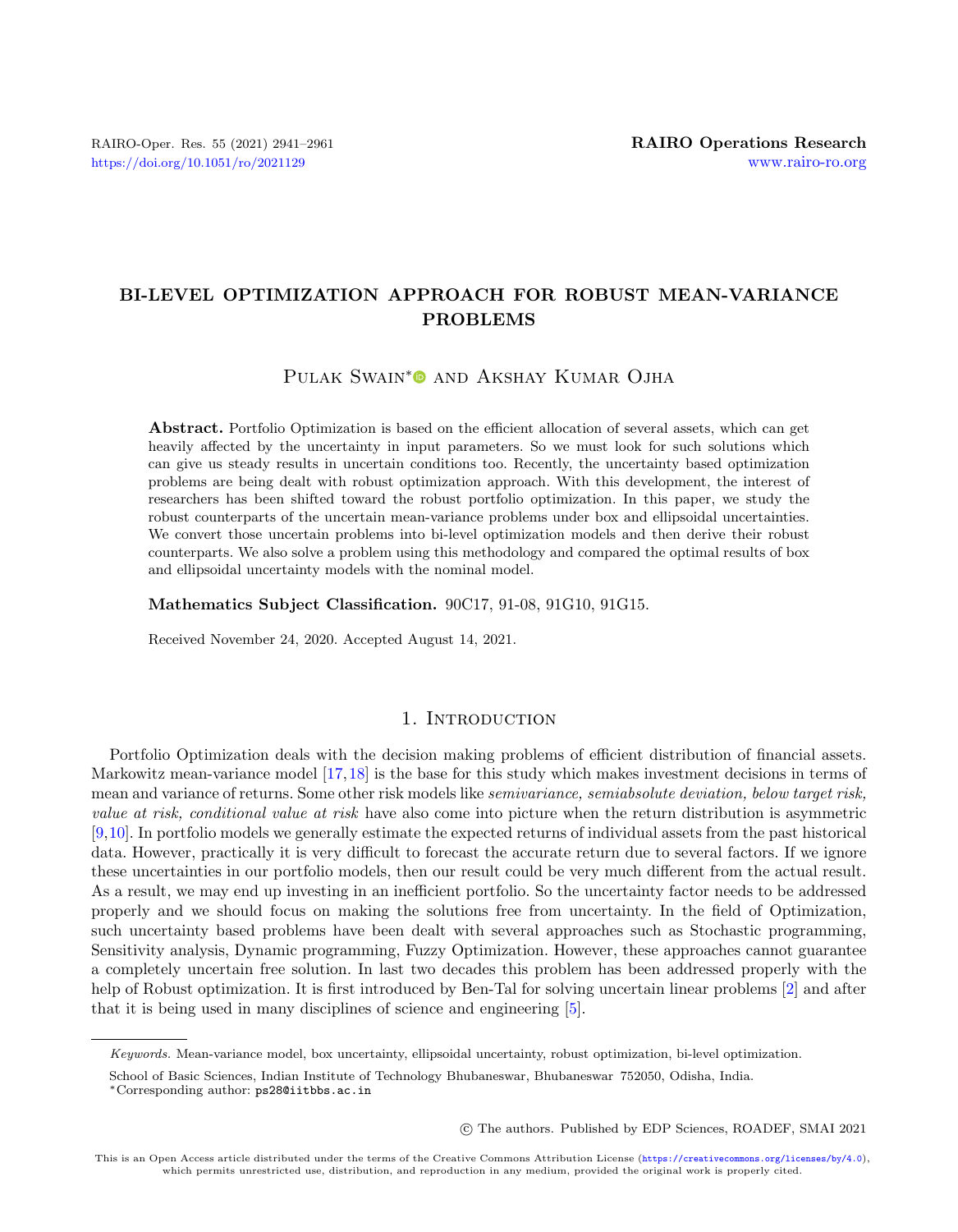#### 2942 P. SWAIN AND A.K. OJHA

In robust optimization, the uncertainty is based on a specific uncertain set. It assumes that the value of uncertain parameter perturbs around a nominal value and the set of all realizations of the uncertain parameter form a geometric structure like box, polyhedron, ellipsoid, paraboloid etc. [\[4\]](#page-19-6). The optimal solution which is feasible for any realization of the data uncertainty in the given set is computed through the Robust optimization approach. El Ghaoui and Lebret first studied the robust solutions to the uncertain least-squares problems [\[7\]](#page-19-7), and El Ghaoui et al. studied uncertain semidefinite problems [\[8\]](#page-19-8). Later on Ben-Tal and Nemirovski [\[3\]](#page-19-9) showed that when the uncertainty sets for a linear constraint are ellipsoids, the robust formulation turns out to be a conic quadratic problem. One of the first robust approaches to portfolio problems was made by Goldfarb and Iyengar [\[13\]](#page-19-10), where they formulate robust portfolio problems as second order cone programs. Tütüncü and Koenig [\[21\]](#page-20-0) present robust formulations when the expected return vector and the covariance matrix of asset returns are defined by lower and upper bounds and also illustrate how to compute the robust efficient frontier. Afterward Robust approach has been used very often in portfolio problems. Zhu et al. [\[22\]](#page-20-1) studied the robust portfolio problems under a downside risk measure based on lower partial moment. The worst-case lower partial moments of degrees 0, 1, and 2 were formulated in terms of linear programs, second order conic programs and semidefinite programs. Fabozzi et al. [\[11\]](#page-19-11) did a survey on robust mean-variance models as well as some robust downside risk models. They used *value at risk* and *conditional value at risk* for their study on downside risk. Lu [\[15\]](#page-19-12) introduced a joint ellipsoidal uncertainty set in robust portfolio optimization. The study showed that the robust maximum risk-adjusted return problem with this uncertainty set can be solved as a conic programming problem. Dai and Wen [\[6\]](#page-19-13) proposed a robust optimization method which minimizes the conditional value at risk of a portfolio under an affine data perturbation set. Fliege and Werner [\[12\]](#page-19-14) studied the robust multiobjective optimization and they applied it in portfolio optimization by using a mean-variance problem. Kim *et al.* [\[14\]](#page-19-15) analyzed the performance of robust portfolio for the US equity portfolios during the period of 1980 and 2014. Their research confirms the effectiveness of robust optimization for controlling uncertainty in efficient investments. Asadujjaman and Zaman [\[1\]](#page-19-16) studied the robust portfolio optimization under epistemic uncertainty using moment bounding approach and likelihood-based approach.

The robust problems are not so easy to solve, as here we have to first choose the worst case realization of uncertain parameters and then we solve the optimization problem with that worst case parameters. In the existing literature there is no proper methodology available for solving the robust counterparts of uncertain portfolio problems. Also a comparison among different uncertainty sets needs to be studied in terms of conservatism and optimality of their robust solutions. So in this paper our main focus is to propose a methodology for solving robust optimization problems and to compare the box and ellipsoidal uncertainty models. Our proposed methodology includes the transformation of uncertain mean-variance problems into bilevel optimization form and the use of single level reduction approach for solving this. Bilevel Optimization [\[19,](#page-19-17) [20\]](#page-20-2) consists of two-layered optimization problems where the upper level decision maker has complete knowledge of the lower level problem, while the lower level decision maker only optimizes its own problem. In this paper, we consider the uncertain parameters as the lower level decision variables to express the uncertain portfolio problems as bilevel optimization form. So in future using this approach many more research can be done in the field of robust optimization.

The organization of this paper is given as: Following the introduction part, a basics of mean-variance portfolio and its robustness have been discussed in Section [2.](#page-1-0) Section [3](#page-4-0) presents the bilevel robust mean-variance problems under several uncertainties. We give some numerical illustrations in Section [4.](#page-13-0) Finally some concluding remarks have been incorporated in Section [5.](#page-19-18)

### 2. Preliminaries

#### <span id="page-1-0"></span>2.1. Mean-variance portfolio model

Consider an asset *i* with the return over a period of time *t* be  $r_{it}$  ( $t = 1, 2, ..., T$ ). The Markowitz portfolio model is based on taking expected portfolio return as the reward and the variance of portfolio return as the risk factor. For that, first we need to calculate the expectation of returns of each individual asset and the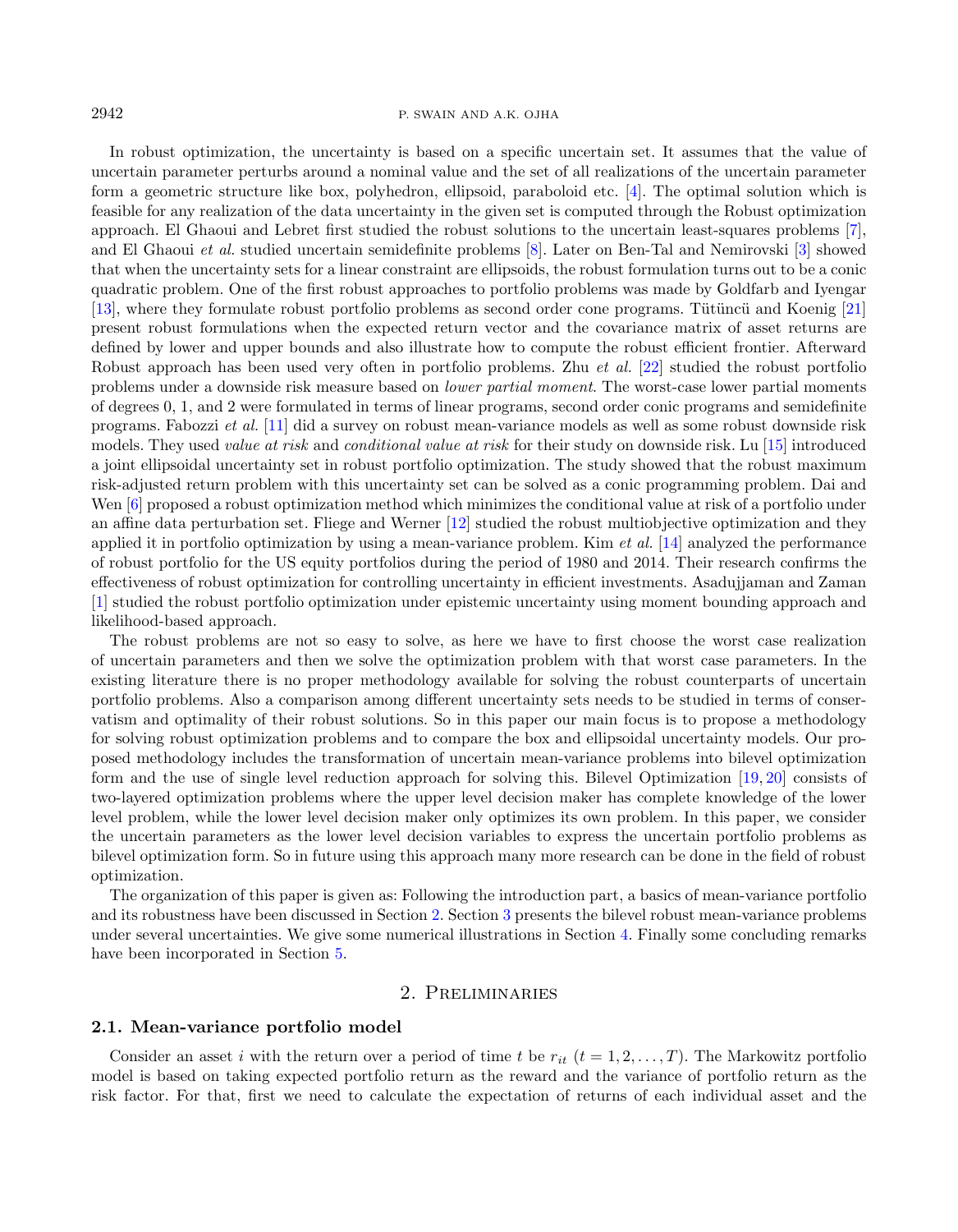covariance of returns between each pair of assets. Let  $\mu_i$  be the expected value of return of *i*th asset and  $\sigma_{ij}$  be the covariance of return between *i*th and *j*th asset.

Mathematically we can write,

$$
\mu_i = E(r_i) = \frac{1}{T} \sum_{t=1}^T r_{it}
$$
  

$$
\sigma_{ij} = E[(r_i - \mu_i)(r_j - \mu_j)] = \frac{1}{T} \sum_{t=1}^T (r_{it} - \mu_i)(r_{jt} - \mu_j).
$$

The aim is to form a portfolio which will give our desired return with a minimum risk associated with it. Let the weight given to *i*th asset be  $x_i$ . Then the expected return and variance of return of the portfolio are respectively given by,

<span id="page-2-0"></span>
$$
\mu_P = \sum_i \mu_i x_i, \quad \sigma_P^2 = \sum_{i,j} \sigma_{ij} x_i x_j.
$$

Markowitz Mean-Variance Model minimizes the variance of portfolio return at a given level of expected portfolio return (say  $\tau$ ). Mathematically it can be formulated as:

$$
\begin{aligned}\n\min \quad & \frac{1}{2} \sum_{i,j} \sigma_{ij} x_i x_j \\
\text{s.t.} \quad & \sum_i \mu_i x_i \ge \tau, \quad \sum_i x_i = 1, \quad x_i \ge 0.\n\end{aligned} \tag{2.1}
$$

#### 2.2. Uncertainty in optimization problems and the robust counterpart

An optimization problem is said to be uncertain when the coefficients of decision variables in the problem are not certain. That means their values perturb around a nominal value. Mathematically the general form of an uncertain optimization problem can be written as:

$$
\min_{x} f(\mathbf{x}, \mathbf{u})
$$
  
s.t.  $c(\mathbf{x}, \mathbf{u}) \le 0, \quad \forall \mathbf{u} \in \mathcal{U}(\mathbf{x}) = {\mathbf{u} : g(\mathbf{x}, \mathbf{u}) \le 0}.$  (2.2)

where  $\boldsymbol{x} \in \mathbb{R}^n$  are decision variables,  $\boldsymbol{u} \in \mathbb{R}^p$  are the uncertain parameters and  $\mathscr{U}(\boldsymbol{x})$  be the uncertainty set. Since the uncertain parameters perturb around the nominal values, so we can represent the uncertain set in terms of some geometrical structures such as box, polyhedral, ellipsoid, paraboloid etc. Those sets can be formed by taking the nominal values as the coordinates of center and the perturbations are represented by the space between the center and boundaries. Some of those uncertain sets are given as follows:

1. Box uncertainty: Let  $u^0$  be the vector of nominal values of the uncertain parameters. Then the box uncertainty set can be given as:

$$
\mathscr{U}_{\text{box}} = \left\{ \boldsymbol{u} : ||\boldsymbol{u} - \boldsymbol{u}^0||_{\infty} \leq \delta^{(B)} \right\}
$$

where  $\|\cdot\|_{\infty}$  is the supremum norm and  $\delta^{(B)}$  is the maximum perturbation of the uncertain parameters. 2. Ellipsoidal uncertainty: Similarly the ellipsoidal uncertainty set can be represented as:

$$
\mathscr{U}_\text{ellipsoidal} = \left\{ \boldsymbol{u} : ||\boldsymbol{u} - \boldsymbol{u}^0||_2 \leq \delta^{(E)} \right\}
$$

where  $\| . \|_2$  is the euclidean norm.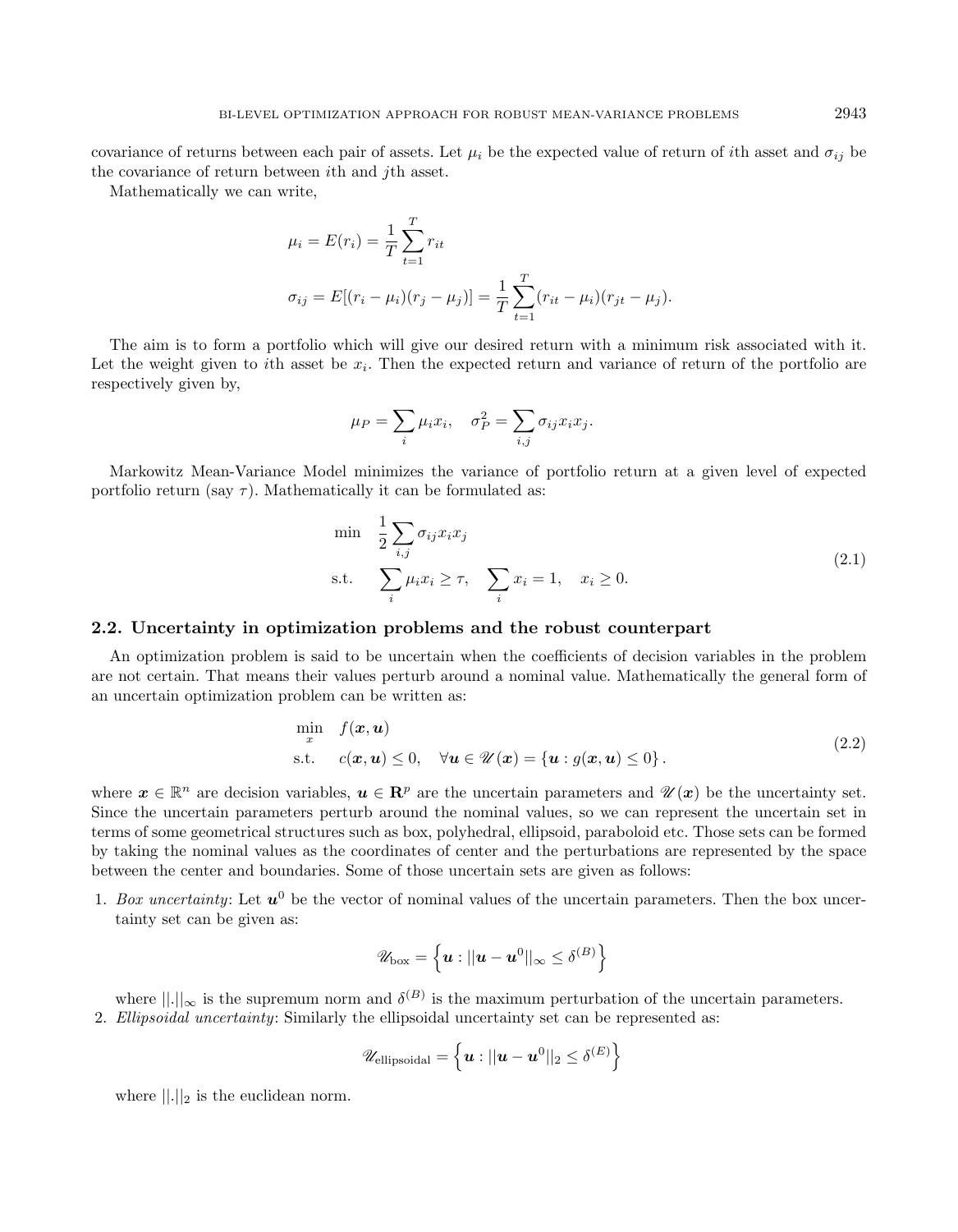2944 P. SWAIN AND A.K. OJHA

It is quite difficult to solve uncertain optimization problems, specially when the uncertainty set contains infinite number of elements. The main concern is that if we solve the problem by taking the nominal values, then the solution might be infeasible for many realization of uncertain parameters. So we cannot just ignore the uncertainty in the problem. In the last two decades the uncertain problems have been dealt with Robust Optimization approach, for its ability to find the solutions which are completely "immunized against uncertainty". Basically in Robust Optimization approach we solve the problem for the worst case realization of the uncertain parameters, so that the solution will be feasible for any realization of the uncertain parameters. First without loss of generality the objective function in  $(2.2)$  can always be transformed to a certain objective as:

$$
\min_{t,\bm{x}} \quad t
$$
\n
$$
\text{s.t.} \quad f(\bm{x}, \bm{u}) \le t.
$$

So by assuming a certain objective function in problem [\(2.2\)](#page-2-0), we can rewrite the general form of an uncertain problem as:

$$
\min_{x} f(x)
$$
\n
$$
\text{s.t.} \quad c(x, u) \leq 0, \quad \forall u \in \mathcal{U}(x) = \{u : g(x, u) \leq 0\}. \tag{2.3}
$$

Then the robust counterpart of this problem can be written as:

$$
\min_{x} f(x)
$$
\n
$$
\text{s.t.} \quad \max_{\mathbf{u}} \left\{ c(\mathbf{x}, \mathbf{u}) : \mathbf{u} \in \mathcal{U}(\mathbf{x}) \right\} \le 0. \tag{2.4}
$$

Since it is a minimization problem, so the worst case scenario can be obtained by taking those parameters from the uncertainty set which will give maximum values for the constraints. Similarly for a maximization problem, the worst case realization will be the minimum value of the uncertain parameter.

#### 2.3. Bi-level optimization

Bi-Level optimization [\[16\]](#page-19-19) consists of two levels of problems, where one problem is nested within the other. The general formulation of a bi-level optimization problem can be given by,

> Upper Level:  $\min_{x_u \in X_U, x_l \in X_L} \{ F(x_u, x_l) : G_k(x_u, x_l) \leq 0, \quad k = 1, 2, ..., K \}$ where  $x_l$  is obtained from Lower Level:  $x_l \in \text{argmin} \{ f(x_u, x_l) : g_j(x_u, x_l) \leq 0, \quad j = 1, 2, ..., J \}$  $x_i \in X_L$

where  $x_u$  and  $x_l$  are respectively the upper and lower level decision variables. The *argmin* of a function is defined as the point(s) in the domain at which the function value is minimized.

In a similar fashion we can represent the robust counterpart of  $(2.2)$  as a bi-level problem given by,

Upper Level: 
$$
\min_{\mathbf{x}} \{f(\mathbf{x}, \mathbf{u}) : c(\mathbf{x}, \mathbf{u}) \le 0\}
$$
  
s.t. 
$$
Lower Level: \quad \mathbf{u} \in \operatorname*{argmax}_{\mathbf{u}} \{c(\mathbf{x}, \mathbf{u}) : g(\mathbf{x}, \mathbf{u}) \le 0\}
$$
 (2.5)

where *argmax* of a function gives the point(s) in the domain at which function is maximized.

When the lower level problem is convex and sufficiently regular, we can replace the lower level problem with its KKT conditions [\[20\]](#page-20-2). So the bi-level problem will be reduced to a single level constrained optimization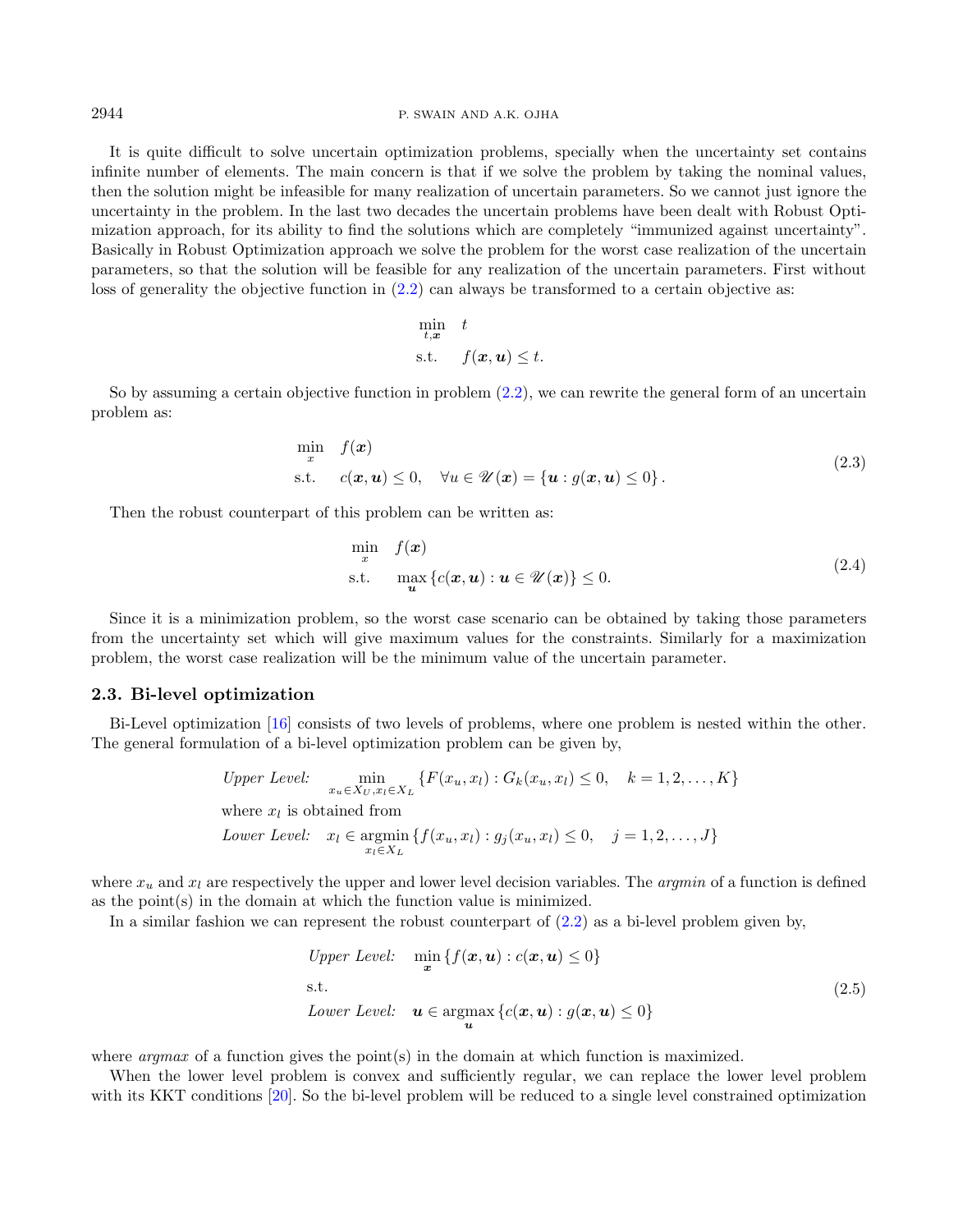problem:

$$
\min_{x} f(x, u)
$$
\n
$$
\text{s.t. } c(x, u) \leq 0
$$
\n
$$
\nabla_{u} L(x, u, \lambda) = 0 \quad \text{where } L(x, u, \lambda) = c(x, u) + \lambda^{\top} g(x, u)
$$
\n
$$
g(x, u) \leq 0
$$
\n
$$
\lambda \perp g(x, u) \quad \text{(Complementary slackness condition)}
$$
\n
$$
\lambda \geq 0.
$$
\n(2.6)

# <span id="page-4-0"></span>3. Robust mean-variance problems under several uncertainties by bi-level OPTIMIZATION APPROACH

As in portfolio optimization, we generally use the past historical data for evaluating the future return rates so there is a high chance of the solution to be influenced by uncertainty. And a small perturbation in data can mislead the investor to invest in an inefficient portfolio. Finding the robust solutions to the uncertain problems is not always straightforward. Here we propose a methodology for finding the robust solutions of such problems. The algorithm of our proposed methodology is as follows:

Algorithm 1. The proposed methodology.

- 1: Define the uncertain set with its centre as the nominal value  $u^0$  of uncertain parameters  $u$  and radius as the perturbation amount  $\delta$ .
- 2: Convert the uncertain problem into a bilevel optimization form, where the lower level problem represents the worst realization of the uncertain parameters  $(u)$  in the domain of perturbation and the upper level problem represents our main problem.
- 3: Replace the lower level problem with its KKT conditions.
- 4: Solve the KKT conditions to get the worst case realization of the uncertain parameter  $u$  in terms of  $u^0$  and  $\delta$ .
- 5: Use this value of  $u$  in the upper level problem to get the robust counterpart of our uncertain optimization problem.
- 6: Solve the robust counterpart problem to get the robust solution.

In mean-variance optimization, the perturbation may occur either in the mean return data or in the covariance matrix of the asset returns. In the following part we discuss how our methodology works to get the robust solutions of uncertain mean-variance optimization problems.

#### 3.1. When the expected returns of assets are uncertain

Let us assume that the covariance terms are free from uncertainty and the uncertainty occurs only in expected return. Then the uncertain mean-variance portfolio problem is defined as:

<span id="page-4-1"></span>
$$
\min_{x_i} \quad \frac{1}{2} \sum_{i,j} \sigma_{ij} x_i x_j
$$
\n
$$
\text{s.t.} \quad \sum_i \mu_i x_i \ge \tau, \qquad \sum_i x_i = 1, \qquad x_i \ge 0
$$
\n
$$
\mu_i \in \mathcal{U}_{\mu} \tag{3.1}
$$

where  $\mathcal{U}_{\mu}$  is the uncertain set associated with the expected returns respectively.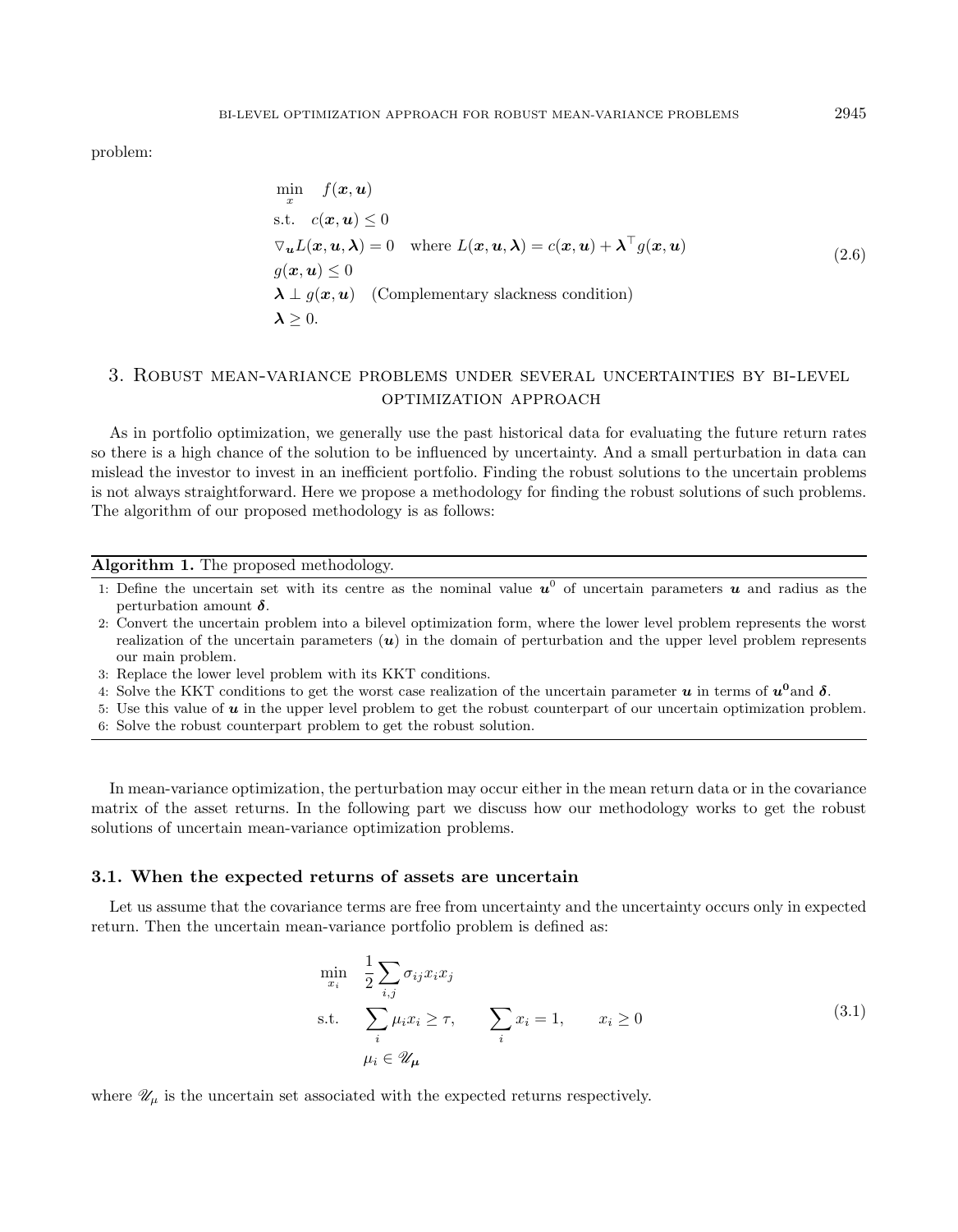<span id="page-5-0"></span>

FIGURE 1. Box uncertainty set for a two-dimensional uncertain parameter  $\mu$ .

The robust counterpart of the problem  $(3.1)$  is given by,

$$
\min_{x_i} \quad \frac{1}{2} \sum_{i,j} \sigma_{ij} x_i x_j
$$
\n
$$
\text{s.t.} \quad \left\{ \min_{\mu_i \in \mathcal{U}_{\mu}} \quad \sum_i \mu_i x_i \right\} \ge \tau, \quad \sum_i x_i = 1 \quad x_i \ge \mathbf{0}. \tag{3.2}
$$

#### 3.1.1. Box uncertainty

**Theorem 3.1.** Consider the problem [\(3.1\)](#page-4-1). Let the expected returns  $\mu_i$  ( $i = 1, 2, ..., n$ ) are uncertain and they perturb within an n-dimensional box with center  $(\mu_1^0, \mu_2^0, \ldots, \mu_n^0)$  and radius in ith dimension  $\delta_i^{(B)}$ .

Then the robust counterpart of the problem  $(3.1)$  is given by a quadratic programming problem,

$$
\min_{x_i} \quad \frac{1}{2} \sum_{i,j} \sigma_{ij} x_i x_j
$$
\n
$$
\text{s.t.} \quad \sum_i (\mu_i^0 - \delta_i^{(B)}) x_i \ge \tau, \quad \sum_i x_i = 1, \quad x_i \ge 0.
$$

Proof. Assume that the uncertainty set associated with mean return is given by,

$$
\mathscr{U}_{\mu} = \left\{ \mu_i : |\mu_i - \mu_i^0| \le \delta_i^{(B)}, \quad i = 1, 2, \dots, n \right\}
$$

where  $\mu_i^0$  is the nominal value of expected return for *i*th asset and  $\delta_i^{(B)}$  is the maximum perturbation that can happen.

The above inequality  $|\mu_i - \mu_i^0| \leq \delta_i^{(B)}$  is equivalent to  $(\mu_i - \mu_i^0)^2 \leq (\delta_i^{(B)})^2$ , as both of these give the same set of solutions. So we can write the uncertainty set as:

$$
\mathscr{U}_{\mu} = {\mu_i : (\mu_i - \mu_i^0)^2 \leq {\left(\delta_i^{(B)}\right)}^2, \quad i = 1, 2, \dots, n}.
$$

Then if we visualize the uncertain set  $\mathscr{U}_{\mu}$ , it will look like a box with its center as the vector of nominal values  $(\mu_1^0, \mu_2^0, \ldots, \mu_n^0)$  and its radius in *i*th dimension be  $\delta_i(B)$ . And the expected return vector  $(\mu_1, \mu_2, \ldots, \mu_n)$  can be any arbitrary point within the box.

It can be written in vector form as,

$$
\mathscr{U}_{\mu} = {\mu : ||\mu - \mu^0||_{\infty} \leq \delta_{\mu}^{(B)}}
$$

where  $\boldsymbol{\mu}^0 = \begin{bmatrix} \mu_1^0 & \mu_2^0 & \cdots & \mu_n^0 \end{bmatrix}^\top$  and  $\boldsymbol{\delta}_{\boldsymbol{\mu}}^{(B)} = \begin{bmatrix} \delta_1^{(B)} & \delta_2^{(B)} & \cdots & \delta_n^{(B)} \end{bmatrix}^\top$  are respectively the vectors of nominal expected returns and their perturbations.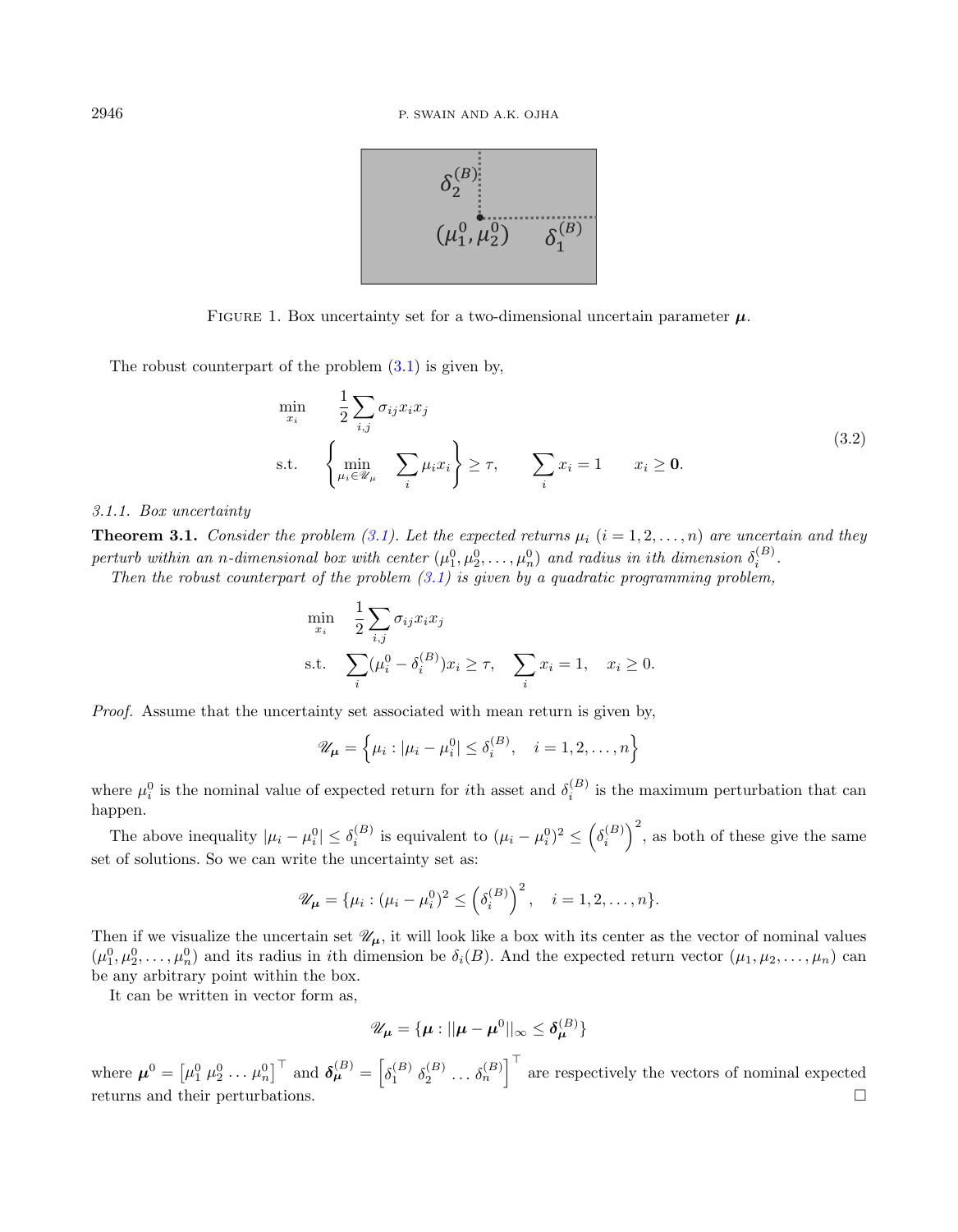Now we can transform equation [\(3.2\)](#page-5-0) into bi-level form by taking the inner minimization problem as the lower level problem:

<span id="page-6-0"></span>*Upper Level:* 
$$
\min_{x_i} \left\{ \frac{1}{2} \sum_{i,j} \sigma_{ij} x_i x_j : \sum_i \mu_i x_i \geq \tau, \sum_i x_i = 1, x_i \geq 0 \right\}
$$
  
s.t. 
$$
Lower Level: \quad \mu_i \in \operatorname{argmin}_{\mu_i} \left\{ \sum_i \mu_i x_i : (\mu_i - \mu_i^0)^2 \leq \left( \delta_i^{(B)} \right)^2 \right\}.
$$
 (3.3)

When the lower level problem is convex and sufficiently regular, we can replace the lower level problem with its KKT conditions [\[20\]](#page-20-2).

Clearly the lower level problem in [\(3.3\)](#page-6-0) is a convex problem, as its objective is linear and each component in the constraints is convex.

So replacing the lower level problem by its KKT conditions, we get

$$
\min_{x_i} \quad \frac{1}{2} \sum_{i,j} \sigma_{ij} x_i x_j
$$
\n
$$
\text{s.t.:} \quad \sum_i \mu_i x_i \ge \tau, \quad \sum_i x_i = 1, \quad x_i \ge 0
$$
\n
$$
\frac{\partial}{\partial \mu_i} L(x_i, \mu_i, \lambda_i) = 0 \quad \text{where } L(x_i, \mu_i, \lambda_i) = \sum_i \mu_i x_i + \sum_i \lambda_i \left[ (\mu_i - \mu_i^0)^2 - \left( \delta_i^{(B)} \right)^2 \right]
$$
\n
$$
(\mu_i - \mu_i^0)^2 \le \left( \delta_i^{(B)} \right)^2, \quad \lambda_i \left[ (\mu_i - \mu_i^0)^2 - \left( \delta_i^{(B)} \right)^2 \right] = 0, \quad \lambda_i \ge 0 \quad \text{for } i = 1, 2, \dots, n.
$$
\n
$$
(3.4)
$$

Now from the Lagrangian function  $L$ , we get

<span id="page-6-2"></span><span id="page-6-1"></span>
$$
\frac{\partial L}{\partial \mu_i} = x_i + 2\lambda_i(\mu_i - \mu_i^0) = 0
$$

$$
\implies \mu_i - \mu_i^0 = \frac{-x_i}{2\lambda_i}.
$$

So the single level form  $(3.4)$  can be given as:

$$
\min_{x_i} \quad \frac{1}{2} \sum_{i,j} \sigma_{ij} x_i x_j \tag{3.5a}
$$

s.t. 
$$
\sum_{i} \mu_i x_i \ge \tau, \quad \sum_{i} x_i = 1, \quad x_i \ge 0
$$
 (3.5b)

$$
\mu_i - \mu_i^0 = \frac{-x_i}{2\lambda_i} \tag{3.5c}
$$

$$
(\mu_i - \mu_i^0)^2 \le \left(\delta_i^{(B)}\right)^2 \tag{3.5d}
$$

$$
\lambda_i \left[ (\mu_i - \mu_i^0)^2 - \left( \delta_i^{(B)} \right)^2 \right] = 0 \tag{3.5e}
$$

$$
\lambda_i \ge 0. \tag{3.5f}
$$

Here no  $\lambda_i$  can be zero; otherwise from equation [\(3.5c](#page-6-2)) we will get,  $\mu_i - \mu_i^0 \rightarrow -\infty$ . So from equation [\(3.5e](#page-6-2)) we get,  $(\mu_i - \mu_i^0)^2 = (\delta_i^{(B)})^2$ .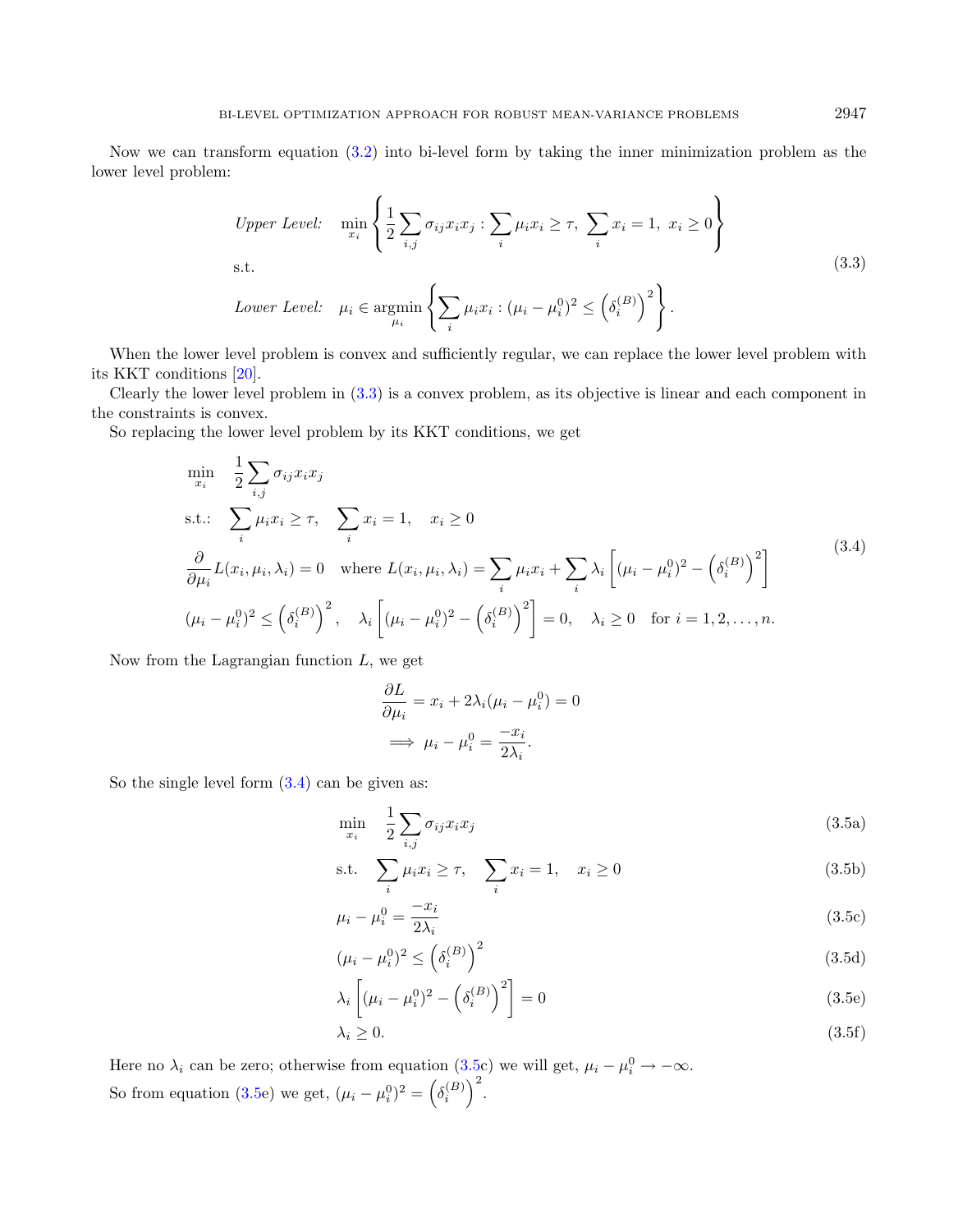

FIGURE 2. Ellipsoidal uncertainty set for a two-dimensional uncertain parameter  $\mu$ .

Using equation [\(3.5c](#page-6-2)) we get,  $\frac{x_i^2}{4\Delta}$  $4\lambda_i^2$  $=\left(\delta_i^{(B)}\right)^2 \implies \lambda_i = \frac{x_i}{\delta s^{(i)}}$  $2\delta_i^{(B)}$ . Then  $\mu_i = \mu_i^0 - \frac{x_i}{2\lambda}$  $\frac{x_i}{2\lambda_i} = \mu_i^0 - \delta_i^{(B)}$ .

Hence our bilevel problem finally reduces to a quadratic programming problem:

$$
\min_{x_i} \quad \frac{1}{2} \sum_{i,j} \sigma_{ij} x_i x_j
$$
\n
$$
\text{s.t.} \quad \sum_i (\mu_i^0 - \delta_i^{(B)}) x_i \ge \tau, \quad \sum_i x_i = 1, \quad x_i \ge 0. \tag{3.6}
$$

#### 3.1.2. Ellipsoidal uncertainty

**Theorem 3.2.** Consider the problem [\(3.1\)](#page-4-1). Let the expected returns  $\mu_i$  ( $i = 1, 2, ..., n$ ) are uncertain and they perturb within an n-dimensional ellipsoid with center  $(\mu_1^0, \mu_2^0, \ldots, \mu_n^0)$  and radius in ith dimension be  $\delta_i^{(E)}$ . Then the robust counterpart of the problem  $(3.1)$  is given by a non-linear programming problem,

$$
\min_{x_i} \quad \frac{1}{2} \sum_{i,j} \sigma_{ij} x_i x_j
$$
\n
$$
\text{s.t.} \quad \sum_i \mu_i^0 x_i - \sqrt{\sum_i \left( \delta_i^{(E)} x_i \right)^2} \ge \tau, \quad \sum_i x_i = 1, \quad x_i \ge 0.
$$

Proof. Let the uncertainty set associated with mean return is given by an ellipsoid like structure:

$$
\mathscr{U}_{\mu} = \left\{ \mu : ||\mu - \mu^0||_2 \leq \delta_{\mu}^{(E)} \right\}.
$$

Equivalently it can be represented as:

$$
\mathscr{U}_{\mu} = \left\{ \mu_i : \sum_{i=1}^n \frac{(\mu_i - \mu_i^0)^2}{\left(\delta_i^{(E)}\right)^2} \le 1 \right\}.
$$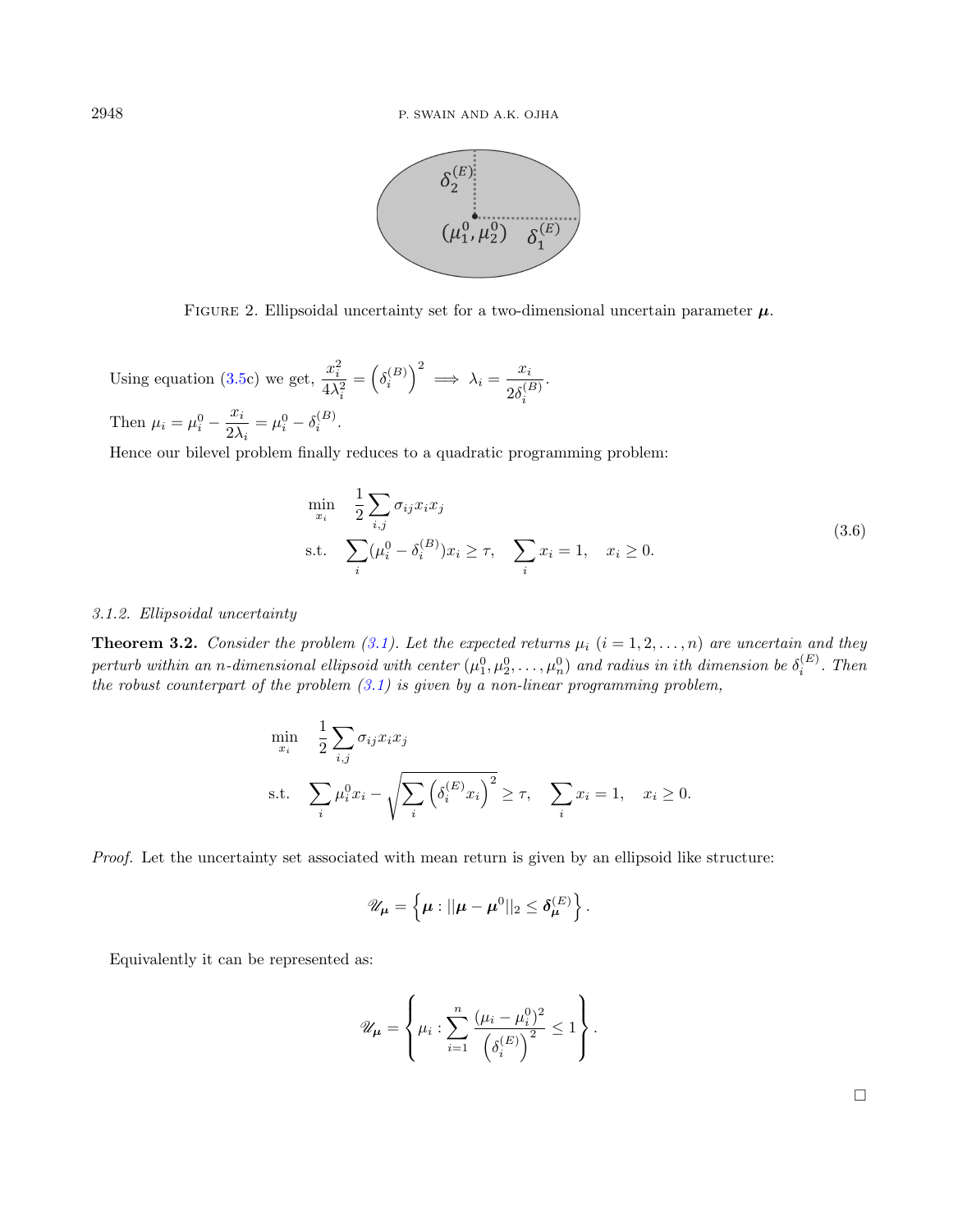We can write equation  $(3.2)$  in bi-level form as:

<span id="page-8-1"></span><span id="page-8-0"></span>*Upper Level:* 
$$
\min_{x_i} \left\{ \frac{1}{2} \sum_{i,j} \sigma_{ij} x_i x_j : \sum_i \mu_i x_i \geq \tau, \sum_i x_i = 1, x_i \geq 0 \right\}
$$
  
s.t. 
$$
Lower Level: \quad \mu_i \in \operatorname{argmin}_{\mu_i} \left\{ \sum_i \mu_i x_i : \sum_{i=1}^n \frac{(\mu_i - \mu_i^0)^2}{(\delta_i^{(E)})^2} \leq 1 \right\}.
$$
 (3.7)

Clearly the lower level problem in [\(3.7\)](#page-8-0) has a convex objective function which is to be solved over the ellipsoidal set which is also convex itself. So the convexity property of lower level problem is satisfied and thus it can be replaced by its KKT conditions. That leads us to the following single objective problem:

$$
\min_{x_i} \quad \frac{1}{2} \sum_{i,j} \sigma_{ij} x_i x_j
$$
\n
$$
\text{s.t.} \quad \sum_i \mu_i x_i \ge \tau, \quad \sum_i x_i = 1, \quad x_i \ge 0
$$
\n
$$
\frac{\partial}{\partial \mu_i} L(x_i, \mu_i, \lambda_i) = 0 \quad \text{where } L(x_i, \mu_i, \rho) = \sum_i \mu_i x_i + \rho \left[ \sum_{i=1}^n \frac{(\mu_i - \mu_i^0)^2}{(\delta_i^{(E)})^2} - 1 \right]
$$
\n
$$
\sum_{i=1}^n \frac{(\mu_i - \mu_i^0)^2}{(\delta_i^{(E)})^2} \le 1, \quad \rho \left[ \sum_{i=1}^n \frac{(\mu_i - \mu_i^0)^2}{(\delta_i^{(E)})^2} - 1 \right] = 0, \quad \rho \ge 0.
$$
\n
$$
(3.8)
$$

The Lagrangian function is given by,

<span id="page-8-2"></span>
$$
L(x_i, \mu_i, \rho) = \sum_i \mu_i x_i + \rho \left[ \sum_{i=1}^n \frac{(\mu_i - \mu_i^0)^2}{\left(\delta_i^{(E)}\right)^2} - 1 \right]
$$
  

$$
\implies \frac{\partial L}{\partial \mu_i} = x_i + \frac{2\rho(\mu_i - \mu_i^0)}{\left(\delta_i^{(E)}\right)^2}.
$$

So equation [\(3.8\)](#page-8-1) can be written as,

$$
\min_{x_i} \quad \frac{1}{2} \sum_{i,j} \sigma_{ij} x_i x_j \tag{3.9a}
$$

$$
\text{s.t.} \quad \sum_{i} \mu_i x_i \ge \tau, \quad \sum_{i} x_i = 1, \quad x_i \ge 0 \tag{3.9b}
$$

$$
x_i + \frac{2\rho(\mu_i - \mu_i^0)}{(\delta_i^{(E)})^2} = 0
$$
\n(3.9c)

$$
\sum_{i=1}^{n} \frac{(\mu_i - \mu_i^0)^2}{(\delta_i^{(E)})^2} \le 1
$$
\n(3.9d)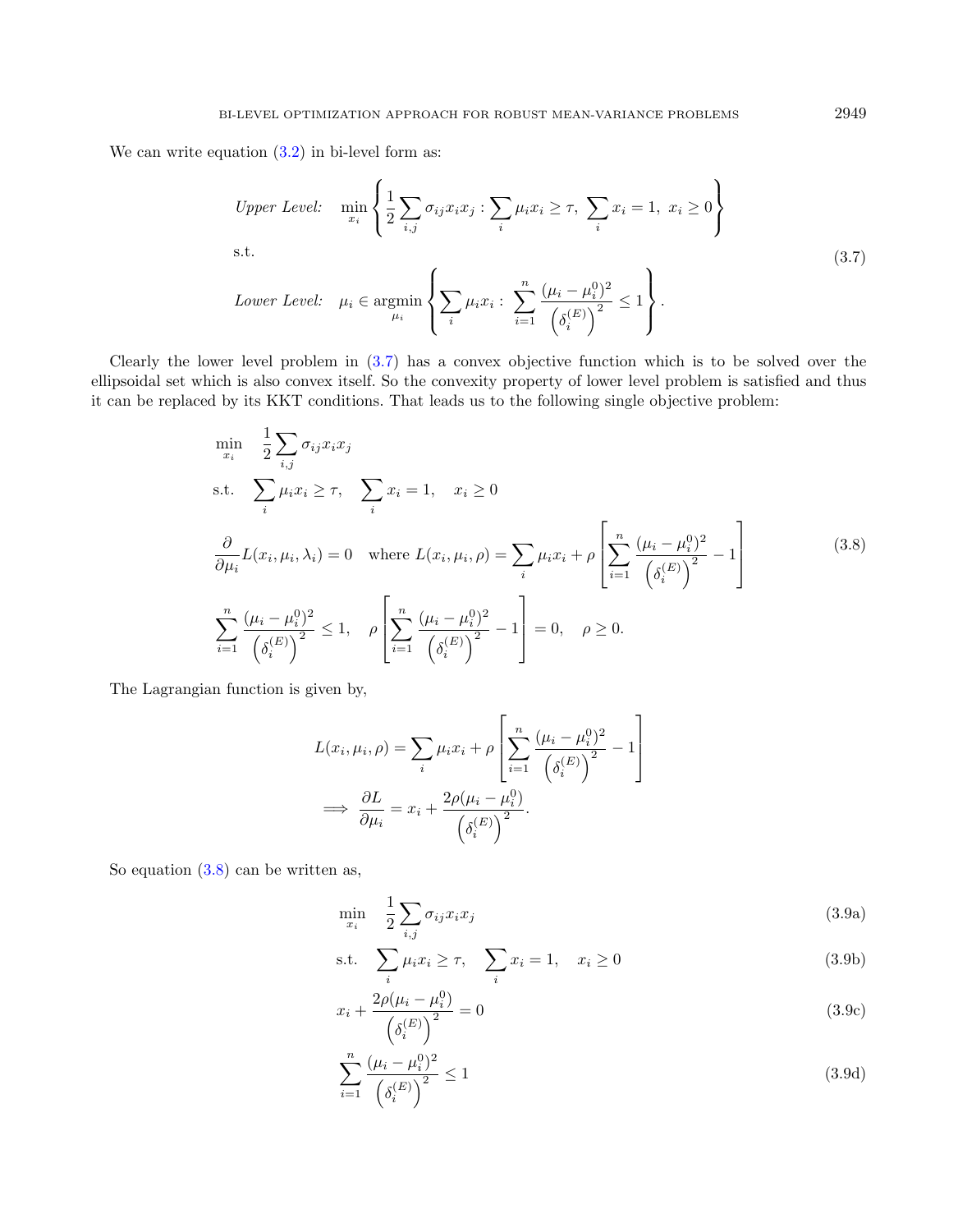2950 P. SWAIN AND A.K. OJHA

$$
\rho \left[ \sum_{i=1}^{n} \frac{(\mu_i - \mu_i^0)^2}{\left( \delta_i^{(E)} \right)^2} - 1 \right] = 0 \tag{3.9e}
$$

$$
\rho \ge 0. \tag{3.9f}
$$

If  $\rho = 0$ , then from equation [\(3.9c](#page-8-2)) we get each  $x_i = 0$ , which will contradict the normality condition  $\sum_i x_i = 1$ . Hence  $\rho > 0$ . Then from [\(3.9e](#page-8-2)) we get,  $\sum_{i=1}^{n}$  $(\mu_i - \mu_i^0)^2$  $\frac{(\kappa_i-\kappa_i)^2}{\left(\delta_i^{(E)}\right)^2}=1.$  $\sqrt{ }$ 

Now using equation [\(3.9c](#page-8-2)) we get,  $\frac{1}{4\rho^2} \sum_i \left( \delta_i^{(E)} x_i \right)^2 = 1 \implies \rho =$  $\sum_i \left(\delta_i^{(E)} x_i\right)^2$  $\frac{1}{2}$ . Hence from equation [\(3.9c](#page-8-2)) we get,  $\mu_i = \mu_i^0$  –  $\left(\delta_i^{(E)}\right)^2 x_i$  $\frac{7}{2\rho} = \mu_i^0 \left(\delta_i^{(E)}\right)^2 x_i$  $^{\prime}$  $\sum_i \left(\delta_i^{(E)}x_i\right)^2$ .

So the expected return of the portfolio becomes,  $\sum_i \mu_i x_i = \sum_i \mu_i^0 x_i$  $\sqrt{2}$  $\sum_i \left(\delta_i^{(E)}x_i\right)^2$ . Thus our bilevel problem finally reduces to the following second order conic programming problem:

$$
\min_{x_i} \quad \frac{1}{2} \sum_{i,j} \sigma_{ij} x_i x_j
$$
\n
$$
\text{s.t.} \quad \sum_i \mu_i^0 x_i - \sqrt{\sum_i \left( \delta_i^{(E)} x_i \right)^2} \ge \tau, \quad \sum_i x_i = 1, \quad x_i \ge 0. \tag{3.10}
$$

#### 3.2. When the covariance terms are uncertain

Now assume that the covariance matrix is uncertain and the expected return is free from uncertainty. Then the uncertain mean-variance portfolio problem is defined as:

<span id="page-9-1"></span><span id="page-9-0"></span>
$$
\min_{x_i} \quad \frac{1}{2} \sum_{i,j} \sigma_{ij} x_i x_j
$$
\n
$$
\text{s.t.} \quad \sum_i \mu_i x_i \ge \tau, \qquad \sum_i x_i = 1, \qquad x_i \ge 0
$$
\n
$$
\sigma_{ij} \in \mathscr{U}_{\sigma}.\tag{3.11}
$$

where  $\mathscr{U}_\mu$  is the uncertain set associated with the expected returns respectively.

The robust counterpart of the problem  $(3.11)$  is given by,

$$
\min_{x_i} \left\{ \max_{\sigma_{ij} \in \mathcal{U}_{\sigma}} \frac{1}{2} \sum_{i,j} \sigma_{ij} x_i x_j \right\}
$$
\n
$$
\text{s.t.} \quad \sum_i \mu_i x_i \ge \tau, \quad \sum_i x_i = 1 \quad x_i \ge 0. \tag{3.12}
$$

#### 3.2.1. Box uncertainty

**Theorem 3.3.** Consider the problem [\(3.11\)](#page-9-0). Let the covariance terms  $\sigma_{ij}$  (i,  $j = 1, 2, ..., n$ ) are uncertain and they perturb around the nominal values  $\sigma_{ij}^0$  (i,  $j = 1, 2, ..., n$ ) with a highest possible perturbation of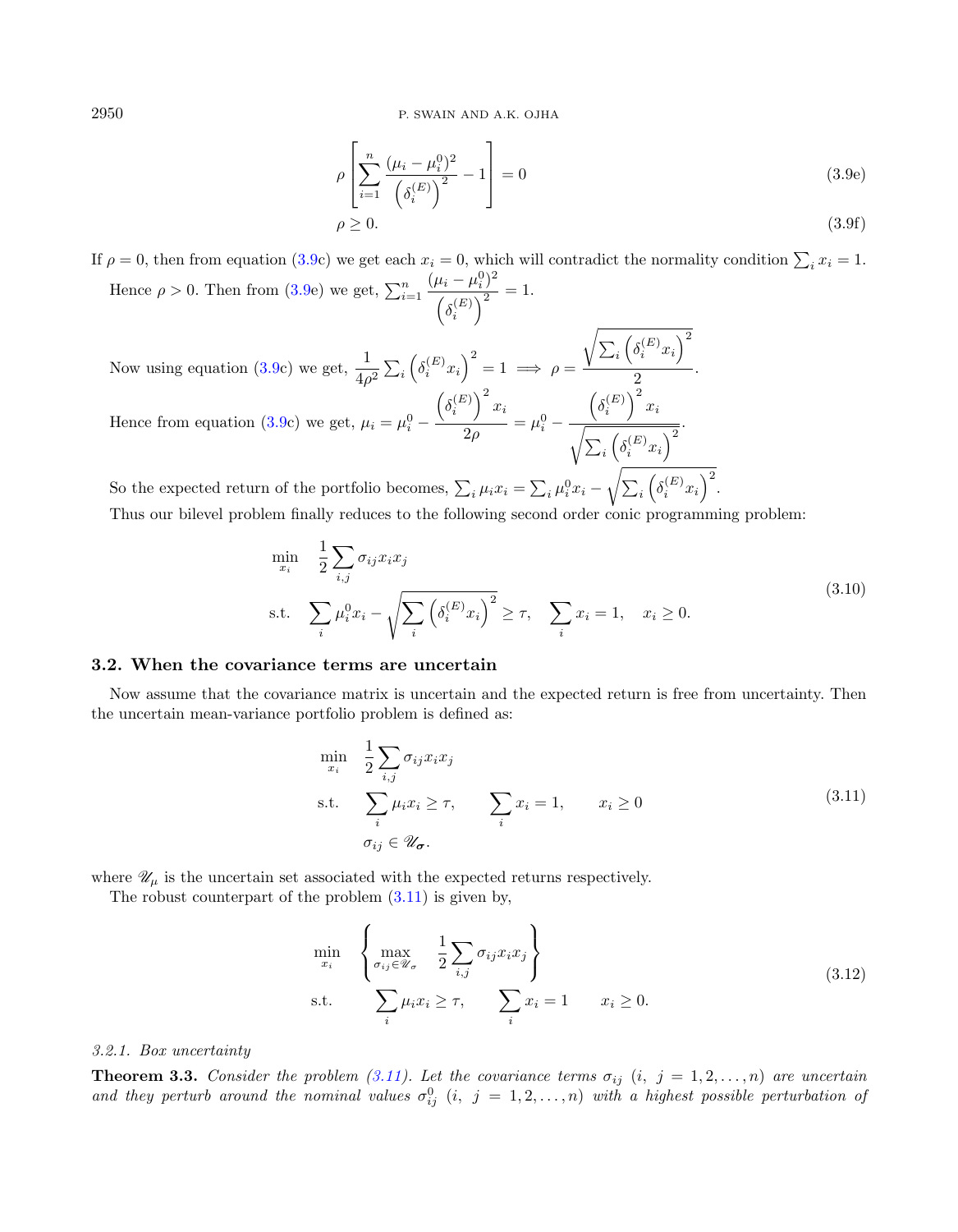$\Delta_{ij}^{(B)}$   $(i, j = 1, 2, \ldots, n)$ , then the robust counterpart of the problem [\(3.11\)](#page-9-0) is given by a quadratic programming problem,

$$
\min_{x_i} \quad \frac{1}{2} \sum_{i,j} \left[ \sigma_{ij}^0 + \Delta_{ij}^{(B)} \right] x_i x_j
$$
\n
$$
\text{s.t.} \quad \sum_i \mu_i x_i \ge \tau, \quad \sum_i x_i = 1, \quad x_i \ge 0.
$$

where the uncertainty set of  $\sigma_{ij}$ 's is a box of dimension  $n^2$ .

Proof. When the covariance terms of assets are associated with the box uncertainty set:

$$
\mathscr{U}_{\boldsymbol{\sigma}} = \left\{ \sigma_{ij} : (\sigma_{ij} - \sigma_{ij}^0)^2 \leq \left(\Delta_{ij}^{(B)}\right)^2, \quad i = 1, 2, \ldots, n, \ j = 1, 2, \ldots, n \right\}.
$$

We can write the problem  $(3.11)$  in bilevel form as:

*Upper Level:* 
$$
\min_{x_i} \left\{ \frac{1}{2} \sum_{i,j} \sigma_{ij} x_i x_j : \sum_i \mu_i x_i \ge \tau, \sum_i x_i = 1, x_i \ge 0 \right\}
$$
  
s.t. 
$$
Lower Level: \quad \sigma_{ij} \in \operatorname{argmax}_{\sigma_{ij}} \left\{ \sum_{i,j} \sigma_{ij} x_i x_j : (\sigma_{ij} - \sigma_{ij}^0)^2 \le \left(\Delta_{ij}^{(B)}\right)^2 \right\}.
$$
 (3.13)

The lower level problem can be easily converted into a minimization problem:

<span id="page-10-0"></span>*Upper Level:* 
$$
\min_{x_i} \left\{ \frac{1}{2} \sum_{i,j} \sigma_{ij} x_i x_j : \sum_i \mu_i x_i \ge \tau, \sum_i x_i = 1, x_i \ge 0 \right\}
$$
  
s.t. 
$$
Lower Level: \quad \sigma_{ij} \in \operatorname{argmin}_{\sigma_{ij}} \left\{ - \sum_{i,j} \sigma_{ij} x_i x_j : (\sigma_{ij} - \sigma_{ij}^0)^2 \le \left(\Delta_{ij}^{(B)}\right)^2 \right\}.
$$
 (3.14)

Now here also we have a convex lower level problem. So we can transform the problem into the following single level problem,

$$
\min_{x_i} \quad \frac{1}{2} \sum_{i,j} \sigma_{ij} x_i x_j
$$
\n
$$
\text{s.t.} \quad \sum_i \mu_i x_i \ge \tau, \quad \sum_i x_i = 1, \quad x_i \ge 0
$$
\n
$$
\frac{\partial}{\partial \sigma_{ij}} L(x_i, x_j, \sigma_{ij}, \lambda_{ij}) = 0 \quad \text{where } L(x_i, x_j, \sigma_{ij}, \lambda_{ij}) = -\sum_{ij} \sigma_{ij} x_i x_j + \sum_{ij} \lambda_{ij} \left[ (\sigma_{ij} - \sigma_{ij}^0)^2 - \left( \Delta_{ij}^{(B)} \right)^2 \right]
$$
\n
$$
(\sigma_{ij} - \sigma_{ij}^0)^2 \le \left( \Delta_{ij}^{(B)} \right)^2, \quad \lambda_{ij} \left[ (\sigma_{ij} - \sigma_{ij}^0)^2 - \left( \Delta_{ij}^{(B)} \right)^2 \right] = 0, \quad \lambda_{ij} \ge 0 \quad \text{for } i = 1, 2, \dots, n, \ j = 1, 2, \dots, n. \tag{3.15}
$$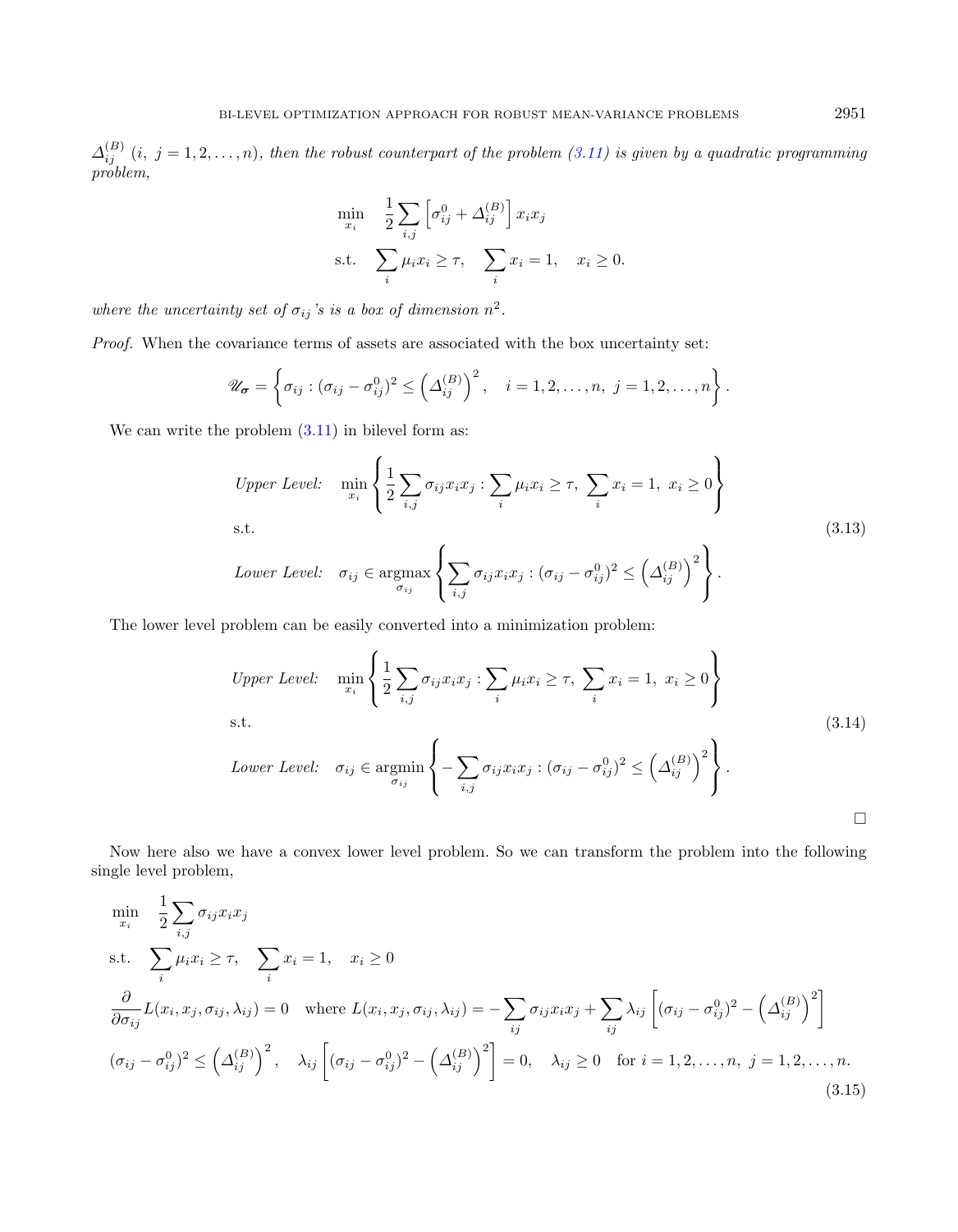Now from the Lagrangian function  $L$ , we get

<span id="page-11-0"></span>
$$
\frac{\partial L}{\partial \sigma_{ij}} = -x_i x_j + 2\lambda_{ij} (\sigma_{ij} - \sigma_{ij}^0) = 0
$$

$$
\implies \sigma_{ij} - \sigma_{ij}^0 = \frac{x_i x_j}{2\lambda_{ij}}.
$$

So the single level form  $(3.15)$  can be written as:

$$
\min_{x_i} \quad \frac{1}{2} \sum_{i,j} \sigma_{ij} x_i x_j \tag{3.16a}
$$

s.t. 
$$
\sum_{i} \mu_i x_i \ge \tau, \quad \sum_{i} x_i = 1, \quad x_i \ge 0
$$
 (3.16b)

$$
\sigma_{ij} - \sigma_{ij}^0 = \frac{x_i x_j}{2\lambda_{ij}} \tag{3.16c}
$$

$$
(\sigma_{ij} - \sigma_{ij}^0)^2 \le \left(\Delta_{ij}^{(B)}\right)^2 \tag{3.16d}
$$

$$
\lambda_{ij} \left[ (\sigma_{ij} - \sigma_{ij}^0)^2 - \left( \Delta_{ij}^{(B)} \right)^2 \right] = 0 \tag{3.16e}
$$

$$
\lambda_{ij} \ge 0. \tag{3.16f}
$$

Here no  $\lambda_{ij}$  can be zero; otherwise from equation [\(3.16c](#page-11-0)) we will get,  $\sigma_{ij} - \sigma_{ij}^0 \to -\infty$ . So from equation [\(3.16e](#page-11-0)) we get,  $({\sigma}_{ij} - {\sigma}_{ij}^0)^2 = ({\Delta}_{ij}^{(B)})^2$ .

Using equation [\(3.16c](#page-11-0)) we get,  $\frac{(x_i x_j)^2}{4\lambda^2}$  $4\lambda_{ij}^2$  $=\left(\Delta_{ij}^{(B)}\right)^2 \implies \lambda_{ij} = \frac{x_i x_j}{2 \Delta_{ij}^{(B)}}$  $2\Delta_{ij}^{(B)}$ , as  $\lambda_{ij}$  is non-negative so we take the

positive square root.

Then from equation[\(3.16c](#page-11-0)) we get,  $\sigma_{ij} = \sigma_{ij}^0 + \Delta_{ij}^{(B)}$ .

Hence our bilevel problem finally reduces to a quadratic programming problem:

$$
\min_{x_i} \quad \frac{1}{2} \sum_{i,j} \left[ \sigma_{ij}^0 + \Delta_{ij}^{(B)} \right] x_i x_j
$$
\n
$$
\text{s.t.} \quad \sum_i \mu_i x_i \ge \tau, \quad \sum_i x_i = 1, \quad x_i \ge 0. \tag{3.17}
$$

#### 3.2.2. Ellipsoidal uncertainty

**Theorem 3.4.** Consider the problem [\(3.11\)](#page-9-0). Let the covariance terms  $\sigma_{ij}$  (i,  $j = 1, 2, \ldots, n$ ) are uncertain and they perturb around the nominal values  $\sigma_{ij}^0$  (i,  $j = 1, 2, ..., n$ ) with a highest possible perturbation of  $\Delta_{ij}^{(E)}$   $(i, j = 1, 2, \ldots, n)$ , then the robust counterpart of the problem [\(3.11\)](#page-9-0) is given by the following non-linear programming,

$$
\min_{x_i} \quad \frac{1}{2} \left[ \sum_{i,j} \sigma_{ij}^0 x_i x_j + \sqrt{\sum_{i,j} \left( \Delta_{ij}^{(E)} x_i x_j \right)^2} \right]
$$
\n
$$
\text{s.t.} \quad \sum_i \mu_i x_i \ge \tau, \quad \sum_i x_i = 1, \quad x_i \ge 0.
$$

where the uncertainty set of  $\sigma_{ij}$ 's is an ellipsoid of dimension  $n^2$ .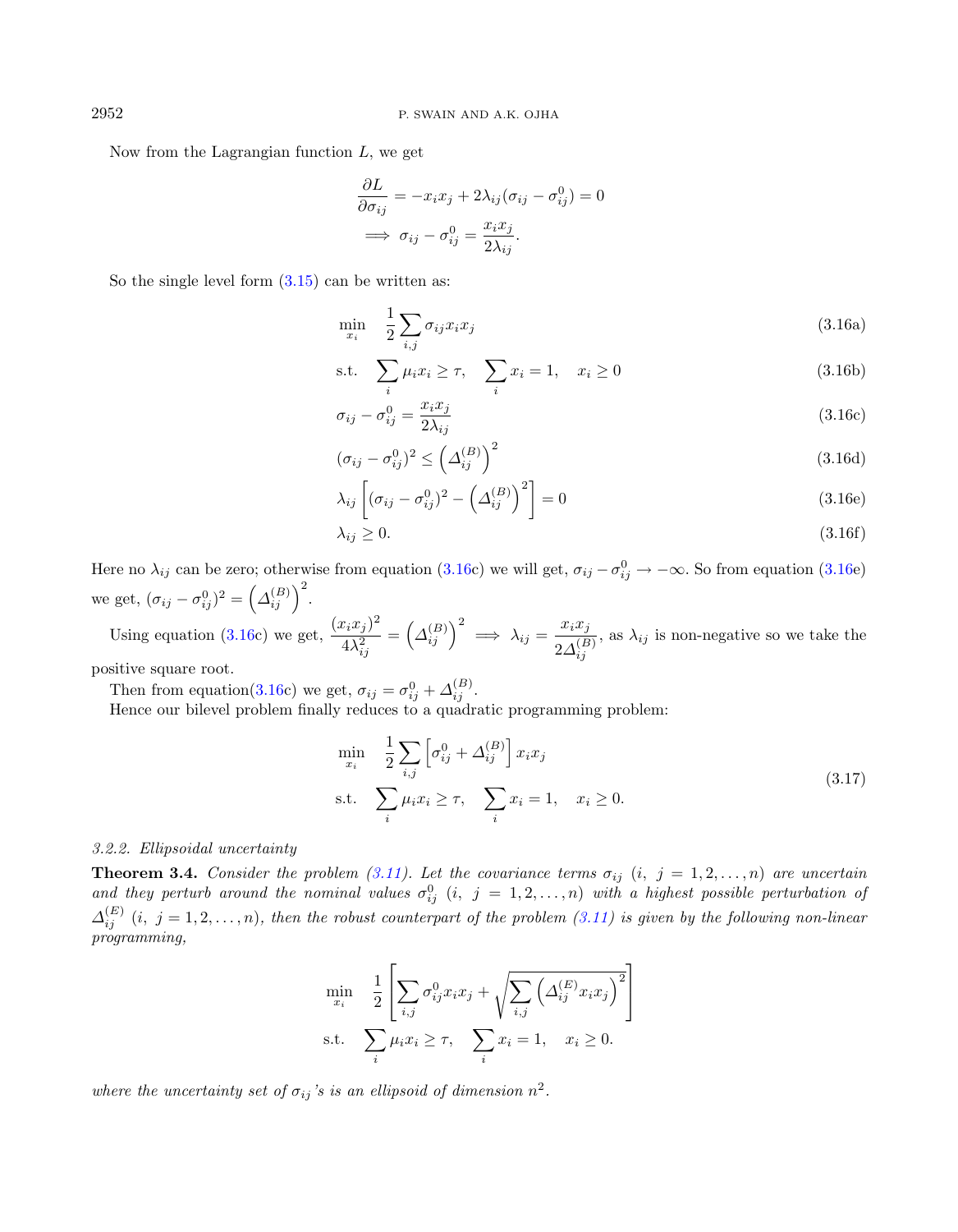Proof. When the covariance terms of assets are associated with the ellipsoidal uncertainty set:

$$
\mathscr{U}_{\boldsymbol{\sigma}} = \left\{ \sigma_{ij} : (\sigma_{ij} - \sigma_{ij}^0)^2 \leq \left(\Delta_{ij}^{(E)}\right)^2, \quad i = 1, 2, \ldots, n, \ j = 1, 2, \ldots, n \right\}.
$$

We can write the problem  $(3.12)$  in bilevel form as:

<span id="page-12-0"></span>*Upper Level:* 
$$
\min_{x_i} \left\{ \frac{1}{2} \sum_{i,j} \sigma_{ij} x_i x_j : \sum_i \mu_i x_i \ge \tau, \sum_i x_i = 1, x_i \ge 0 \right\}
$$
 s.t. (3.18)  
*Lower Level:* 
$$
\sigma_{ij} \in \operatorname{argmax}_{\sigma_{ij}} \left\{ \sum_{i,j} \sigma_{ij} x_i x_j : \sum_{i,j} \frac{(\sigma_{ij} - \sigma_{ij}^0)^2}{(\Delta_{ij}^{(E)})^2} \le 1 \right\}
$$

Again converting the lower level problem into a minimization problem and replacing it by its KKT conditions we have,

$$
\min_{x_i} \quad \frac{1}{2} \sum_{i,j} \sigma_{ij} x_i x_j
$$
\n
$$
\text{s.t.} \quad \sum_i \mu_i x_i \ge \tau, \quad \sum_i x_i = 1, \quad x_i \ge 0
$$
\n
$$
\frac{\partial}{\partial \sigma_{ij}} L(x_i, x_j, \sigma_{ij}, \rho) = 0 \quad \text{where } L(x_i, x_j, \sigma_{ij}, \rho) = -\sum_{i,j} \sigma_{ij} x_i x_j + \rho \left[ \sum_{i,j} \frac{(\sigma_{ij} - \sigma_{ij}^0)^2}{(\Delta_{ij}^{(E)})^2} - 1 \right] \tag{3.19}
$$
\n
$$
\sum_{i,j} \frac{(\sigma_{ij} - \sigma_{ij}^0)^2}{(\Delta_{ij}^{(E)})^2} \le 1, \quad \rho \left[ \sum_{i,j} \frac{(\sigma_{ij} - \sigma_{ij}^0)^2}{(\Delta_{ij}^{(E)})^2} - 1 \right] = 0, \quad \rho \ge 0 \quad \text{for } i, j = 1, 2, \dots, n.
$$

Now from the Lagrangian function  $L$ , we get

<span id="page-12-1"></span>
$$
\frac{\partial L}{\partial \sigma_{ij}} = -x_i x_j + 2\rho \frac{(\sigma_{ij} - \sigma_{ij}^0)}{\left(\Delta_{ij}^{(E)}\right)^2} = 0
$$

$$
\implies \sigma_{ij} - \sigma_{ij}^0 = \frac{x_i x_j \left(\Delta_{ij}^{(E)}\right)^2}{2\rho}.
$$

So the single level form  $(3.19)$  can be given as:

$$
\min_{x_i} \quad \frac{1}{2} \sum_{i,j} \sigma_{ij} x_i x_j \tag{3.20a}
$$

s.t. 
$$
\sum_{i} \mu_i x_i \ge \tau, \quad \sum_{i} x_i = 1, \quad x_i \ge 0
$$
 (3.20b)

$$
\sigma_{ij} - \sigma_{ij}^0 = \frac{x_i x_j \left(\Delta_{ij}^{(E)}\right)^2}{2\rho} \tag{3.20c}
$$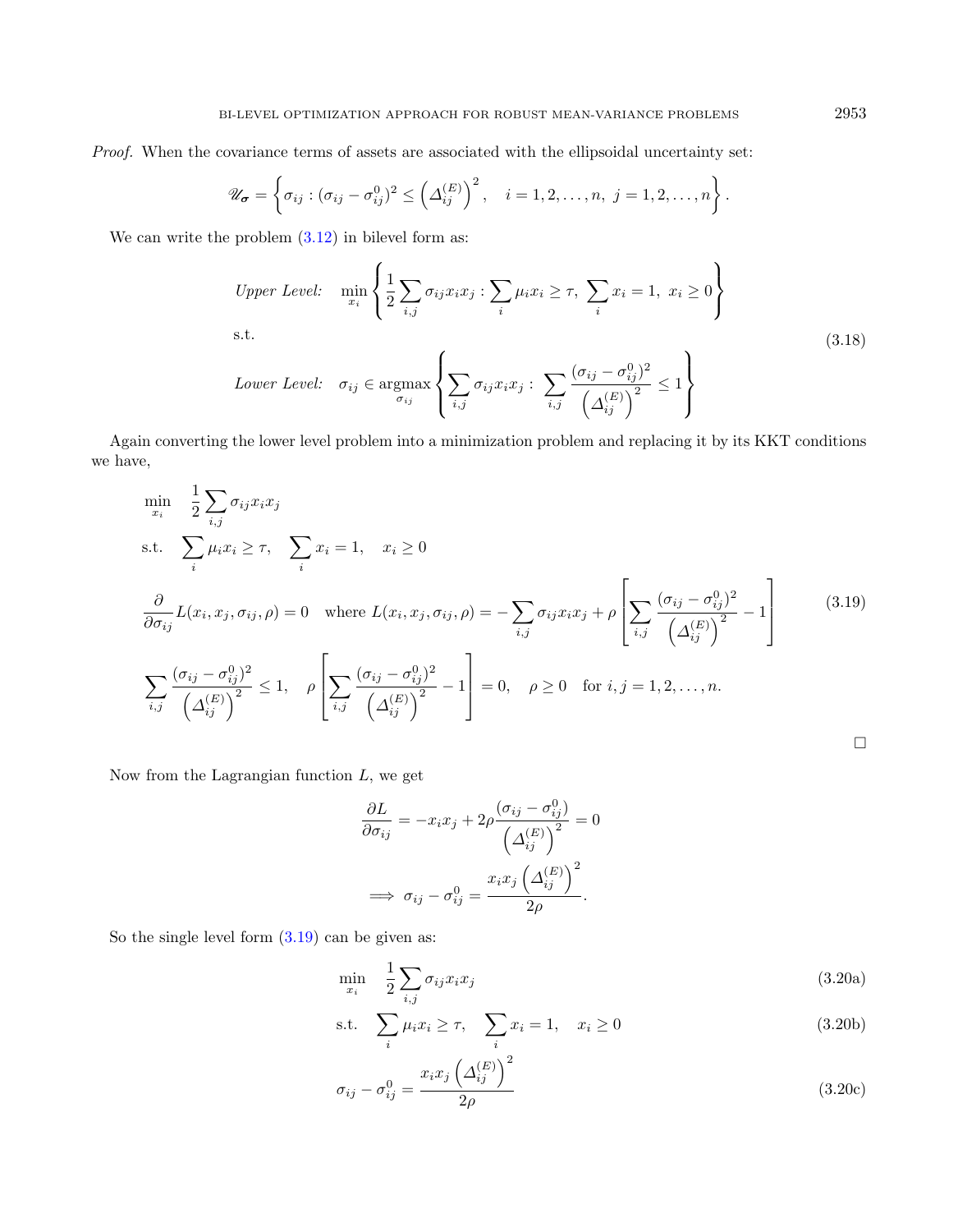$$
\sum_{i,j} \frac{(\sigma_{ij} - \sigma_{ij}^0)^2}{\left(\Delta_{ij}^{(E)}\right)^2} \le 1\tag{3.20d}
$$

$$
\rho \left[ \sum_{i,j} \frac{(\sigma_{ij} - \sigma_{ij}^0)^2}{\left(\Delta_{ij}^{(E)}\right)^2} - 1 \right] = 0 \tag{3.20e}
$$

$$
\rho \ge 0. \tag{3.20f}
$$

Here  $\rho$  cannot be zero; otherwise from equation [\(3.20c](#page-12-1)) we will get,  $\sigma_{ij} - \sigma_{ij}^0 \rightarrow -\infty$ . So from equation [\(3.20e](#page-12-1)) we get,  $\sum_{i,j}$  $(\sigma_{ij}-\sigma^0_{ij})^2$  $\frac{f(y)}{\left(\Delta_{ij}^{(E)}\right)^2} = 1.$ 

Using equation [\(3.20c](#page-12-1)) we get,  $\frac{1}{4\rho^2} \left[ \sum_{i,j} \left( \Delta_{ij}^{(E)} x_i x_j \right)^2 \right] = 1 \implies \rho =$  $\sqrt{ }$  $\sum_{i,j}\left( \varDelta_{ij}^{\left( E\right) }x_{i}x_{j}\right) ^{2}$  $\frac{1}{2}$ . Then from [\(3.20c](#page-12-1)) we get,  $\sigma_{ij} = \sigma_{ij}^0 +$  $x_ix_j\left(\mathit{\Delta}_{ij}^{(E)}\right)^2$  $\sqrt{ }$  $\sum_{i,j}\left( \varDelta_{ij}^{\left( E\right) }x_{i}x_{j}\right) ^{2}$ .

Hence our bilevel problem finally reduces to:

$$
\min_{x_i} \quad \frac{1}{2} \left[ \sum_{i,j} \sigma_{ij}^0 x_i x_j + \sqrt{\sum_{i,j} \left( \Delta_{ij}^{(E)} x_i x_j \right)^2} \right]
$$
\n
$$
\text{s.t.} \quad \sum_i \mu_i x_i \ge \tau, \quad \sum_i x_i = 1, \quad x_i \ge 0. \tag{3.21}
$$

# 4. Illustrative example

#### <span id="page-13-0"></span>4.1. Data description

For our problem we have considered the monthly return data of four stocks (i) Bajaj Finance, (ii) Reliance Industries Ltd., (iii) Britannia, (iv) Amazon.com Inc. The data are collected from the website [https://finance.](https://finance.yahoo.com) [yahoo.com](https://finance.yahoo.com) for the time interval November 2014 to November 2019.

#### 4.2. Portfolio problem

We calculate the input parameters like expected return and covariance of return for each asset. Since those values only represent the last 5 years data, so the values for the actual return distribution may vary from our calculated value. That is why we consider the calculated values as the nominal values and we assume some perturbations associated with all those nominal values.

Now the nominal values of the input parameters are calculated as given in Table [1.](#page-14-0)

#### 4.2.1. When uncertainty occurs in expected return terms

Let the perturbation vector corresponding to the expected return vector is given by,

$$
\delta_{\mu} = \begin{bmatrix} 0.03\% \\ 0.04\% \\ 0.05\% \\ 0.06\% \end{bmatrix}.
$$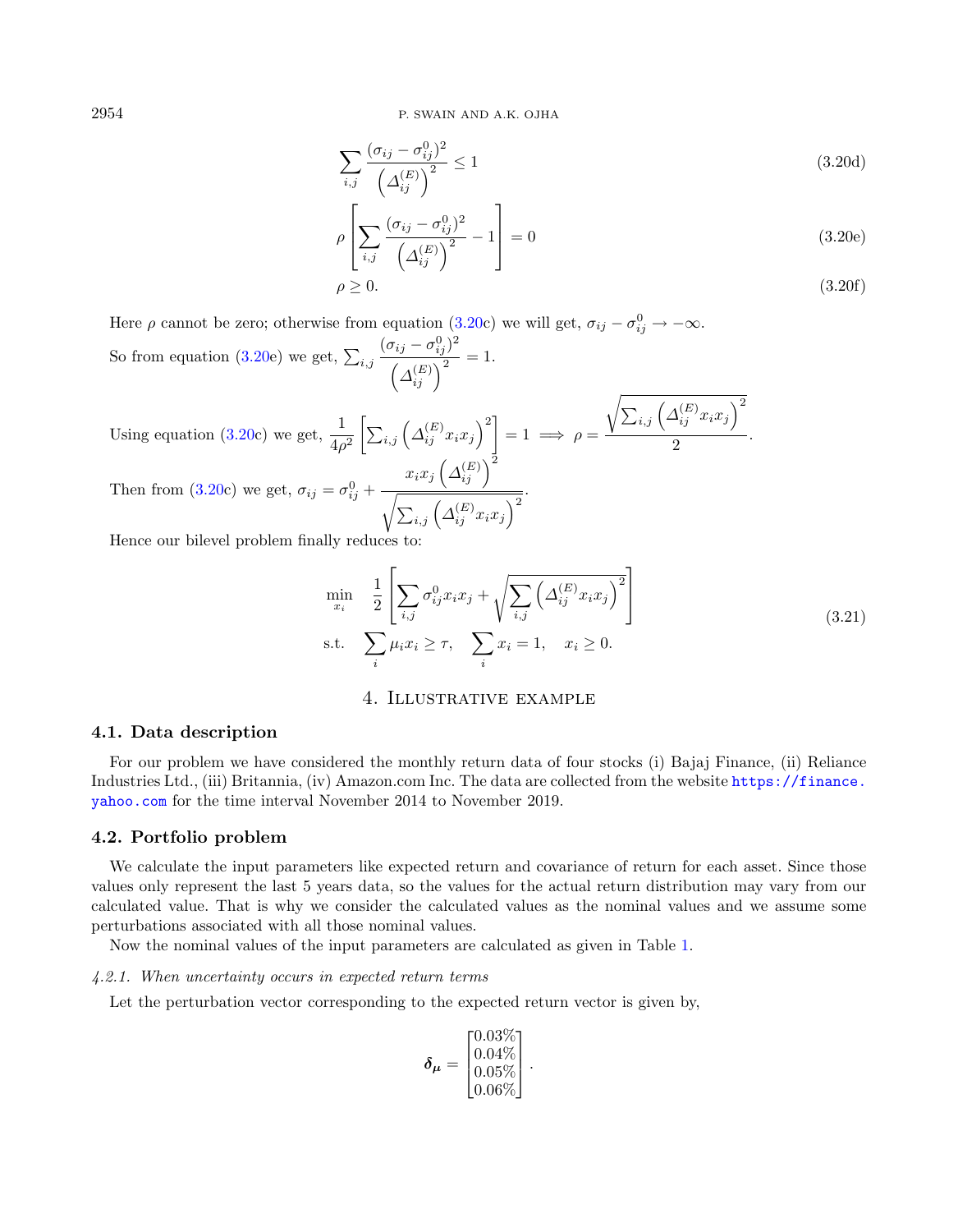<span id="page-14-0"></span>

| Assets           | Expected returns | Covariance of returns |            |                  |           |
|------------------|------------------|-----------------------|------------|------------------|-----------|
|                  |                  | Bajaj                 | Reliance   | <b>Britannia</b> | Amazon    |
| Bajaj            | 4.57\%           | 8.622\%               | 1.842\%    | 2.075\%          | $0.039\%$ |
| Reliance         | 3.97%            | 1.842\%               | 4.150\%    | 1.442\%          | $-0.071%$ |
| <b>Britannia</b> | $3.11\%$         | 2.075\%               | 1.442\%    | 2.092\%          | $0.034\%$ |
| Amazon           | $4.22\%$         | $0.039\%$             | $-0.071\%$ | $0.034\%$        | $0.890\%$ |

<span id="page-14-1"></span>Table 1. Nominal values of input parameters.

Then the robust counterpart of our problem is given by,

 $i=1$ 

$$
\min_{x_i} \quad \sigma_P^2 = \frac{1}{2} [8.622x_1^2 + 4.150x_2^2 + 2.092x_3^2 + 0.890x_4^2 + 2 \cdot 1.842x_1x_2 + 2 \cdot 2.075x_1x_3 \n+ 2 \cdot 0.039x_1x_4 + 2 \cdot 1.442x_2x_3 + 2 \cdot (-0.071)x_2x_4 + 2 \cdot 0.034x_3x_4] \ns.t. \quad \left\{ \min_{\mu \in \mathcal{U}_\mu} \sum_{i=1}^4 \mu_i x_i \right\} \ge \tau, \quad \sum_{i=1}^4 x_i = 1, \quad x_1, x_2, x_3, x_4 \ge 0.
$$
\n(4.1)

(i) Box uncertainty: The robust counterpart problem [\(4.1\)](#page-14-1) for box uncertainty can be given in bilevel form as:

\n*Upper Level:*\n
$$
\min_{x_i} \left\{ \sigma_P^2 : \sum_{i=1}^4 \mu_i x_i \geq \tau, \quad \sum_{i=1}^4 x_i = 1, \quad x_1, x_2, x_3, x_4 \geq 0 \right\}
$$
\n

\n\n*Lower Level:*\n
$$
\mu_i \in \operatorname{argmin}_{\mu_i} \left\{ \sum_{i=1}^4 \mu_i x_i : |\mu_1 - 4.57| \leq 0.03, |\mu_2 - 3.97| \leq 0.04, |\mu_3 - 3.11| \leq 0.05, |\mu_4 - 4.22| \leq 0.06 \right\}.
$$
\n

Reducing the above bilevel problem into a single level problem we get the robust counterpart problem as:

$$
\min_{x_i} \quad \sigma_P^2 = \frac{1}{2} [8.622x_1^2 + 4.150x_2^2 + 2.092x_3^2 + 0.890x_4^2 + 2 \cdot 1.842x_1x_2 + 2 \cdot 2.075x_1x_3
$$
  
+ 2 \cdot 0.039x\_1x\_4 + 2 \cdot 1.442x\_2x\_3 + 2 \cdot (-0.071)x\_2x\_4 + 2 \cdot 0.034x\_3x\_4]  
s.t. \quad 4.54x\_1 + 3.93x\_2 + 3.06x\_3 + 4.16x\_4 \ge \tau, \quad \sum\_{i=1}^4 x\_i = 1, \quad x\_1, x\_2, x\_3, x\_4 \ge 0.

(ii) Ellipsoidal uncertainty: The robust counterpart problem  $(4.1)$  for ellipsoidal uncertainty can be given in bilevel form as:

*Upper Level:* 
$$
\min_{x_i} \left\{ \sigma_P^2 : \sum_{i=1}^4 \mu_i x_i \ge \tau, \quad \sum_{i=1}^4 x_i = 1, \quad x_1, x_2, x_3, x_4 \ge 0 \right\}
$$

s.t.

Lower Level: 
$$
\mu_i \in \operatorname{argmin}_{\mu_i} \left\{ \sum_{i=1}^4 \mu_i x_i : \frac{(\mu_1 - 4.57)^2}{(0.03)^2} + \frac{(\mu_2 - 3.97)^2}{(0.04)^2} + \frac{(\mu_3 - 3.11)^2}{(0.05)^2} + \frac{(\mu_4 - 4.22)^2}{(0.06)^2} \le 1 \right\}.
$$
\n
$$
(4.3)
$$

On reducing the above bilevel problem into a single level problem we get the robust counterpart problem as:

 $(4.2)$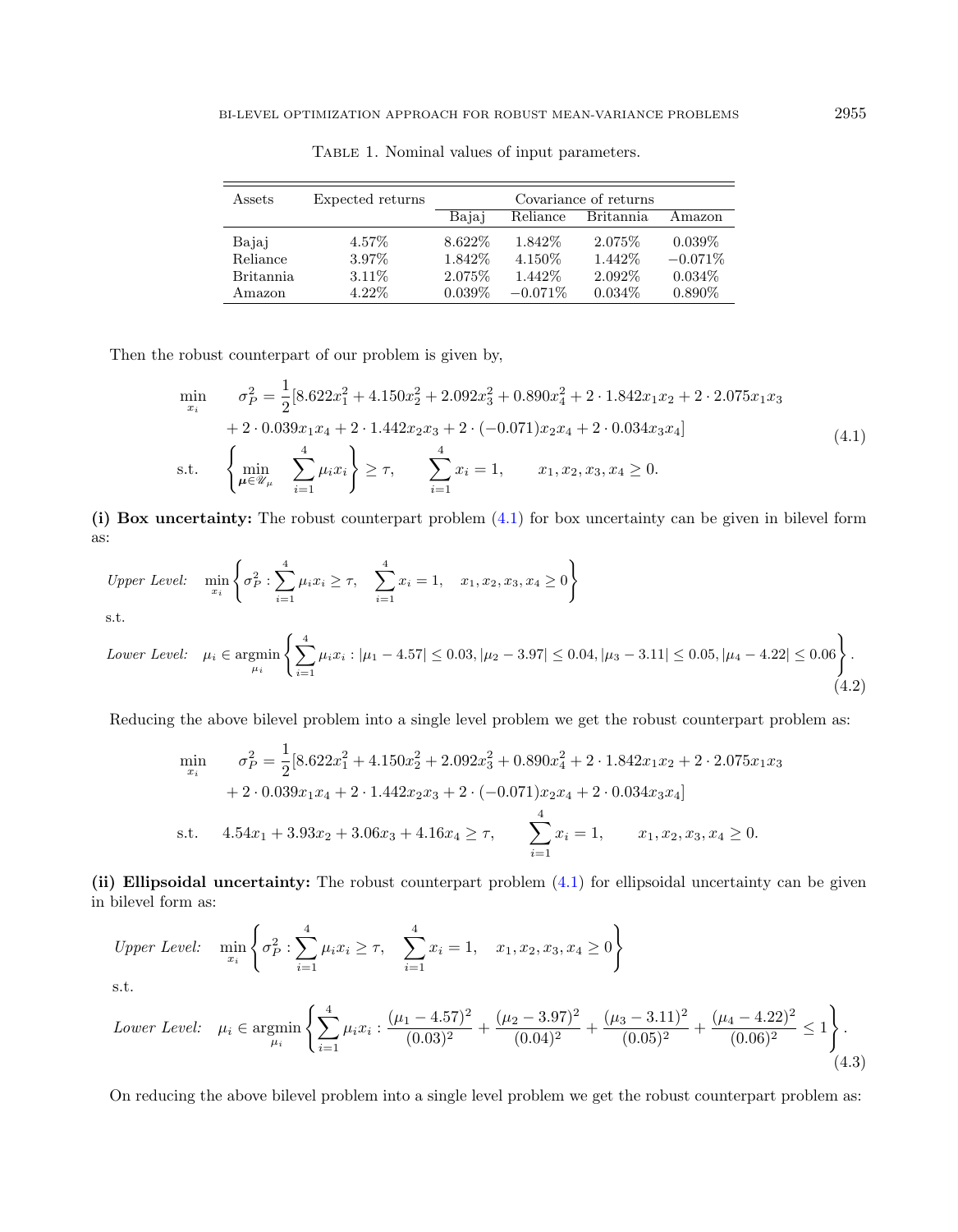| Expected<br>return $(\tau)$ | Optimal attribute  | Nominal data | Box uncertainty | Ellipsoidal uncertainty |
|-----------------------------|--------------------|--------------|-----------------|-------------------------|
|                             | $x_1$              | 0.000001     | 0.000001        | 0.000012                |
|                             | $x_2$              | 0.081416     | 0.081416        | 0.081416                |
| 3.8                         | $x_3$              | 0.227565     | 0.227564        | 0.227552                |
|                             | $x_4$              | 0.691019     | 0.691019        | 0.691020                |
|                             | Risk               | 0.308482     | 0.308482        | 0.308482                |
|                             | $x_1$              | 0.000000     | 0.000000        | 0.000012                |
| 3.9                         | $x_2$              | 0.081416     | 0.082486        | 0.081436                |
|                             | $x_3$              | 0.227565     | 0.224661        | 0.227501                |
|                             | $x_4$              | 0.691019     | 0.692853        | 0.691051                |
|                             | Risk               | 0.308482     | 0.308490        | 0.308482                |
| 4.0                         | $\boldsymbol{x}_1$ | 0.009983     | 0.024240        | 0.021764                |
|                             | $x_2$              | 0.094371     | 0.106278        | 0.104523                |
|                             | $x_3$              | 0.180091     | 0.131607        | 0.141235                |
|                             | $x_4$              | 0.715555     | 0.737876        | 0.732479                |
|                             | Risk               | 0.310521     | 0.316337        | 0.314889                |
|                             | $x_1$              | 0.034971     | 0.049415        | 0.047926                |
|                             | $x_2$              | 0.115018     | 0.127189        | 0.126380                |
| 4.1                         | $x_3$              | 0.093230     | 0.045022        | 0.052633                |
|                             | $\boldsymbol{x}_4$ | 0.756782     | 0.778375        | 0.773060                |
|                             | Risk               | 0.323562     | 0.335938        | 0.333758                |
| 4.2                         | $x_1$              | 0.059958     | 0.134762        | 0.128960                |
|                             | $x_2$              | 0.135664     | 0.048738        | 0.066552                |
|                             | $x_3$              | 0.006369     | 0.000000        | 0.000000                |
|                             | $x_4$              | 0.798008     | 0.816500        | 0.804488                |
|                             | Risk               | 0.348488     | 0.393454        | 0.384943                |
| 4.3                         | $\boldsymbol{x}_1$ | 0.228571     | 0.368421        | 0.344728                |
|                             | $x_2$              | 0.000000     | 0.000000        | 0.000002                |
|                             | $x_3$              | 0.000000     | 0.000000        | 0.000001                |
|                             | $x_4$              | 0.771429     | 0.631579        | 0.655270                |
|                             | Risk               | 0.496925     | 0.771731        | 0.712192                |
|                             | $x_1$              | 0.514286     | 0.631579        | 0.600001                |
| 4.4                         | $\boldsymbol{x}_2$ | 0.000000     | 0.000000        | 0.000000                |
|                             | $x_3$              | 0.000000     | 0.000000        | 0.000001                |
|                             | $x_4$              | 0.485714     | 0.368421        | 0.400000                |
|                             | Risk               | 1.254941     | 1.789100        | 1.632526                |

<span id="page-15-0"></span>Table 2. Optimal portfolio results for several expected returns when uncertainty affects the expected returns.

$$
\min_{x_i} \quad \sigma_P^2 = \frac{1}{2} [8.622x_1^2 + 4.150x_2^2 + 2.092x_3^2 + 0.890x_4^2 + 2 \cdot 1.842x_1x_2 + 2 \cdot 2.075x_1x_3 \n+ 2 \cdot 0.039x_1x_4 + 2 \cdot 1.442x_2x_3 + 2 \cdot (-0.071)x_2x_4 + 2 \cdot 0.034x_3x_4] \ns.t. \quad (4.57x_1 + 3.97x_2 + 3.11x_3 + 4.22x_4) - \sqrt{(0.03)^2x_1^2 + (0.04)^2x_2^2 + (0.05)^2x_3^2 + (0.06)^2x_4^2} \ge \tau \n\sum_{i=1}^4 x_i = 1, \quad x_1, x_2, x_3, x_4 \ge 0.
$$

Since the portfolio return is somewhere around all the individual asset returns, so we have considered some values in the range from 3.8 to 4.4. For these values of  $\tau$ , the above two robust counterpart problems are solved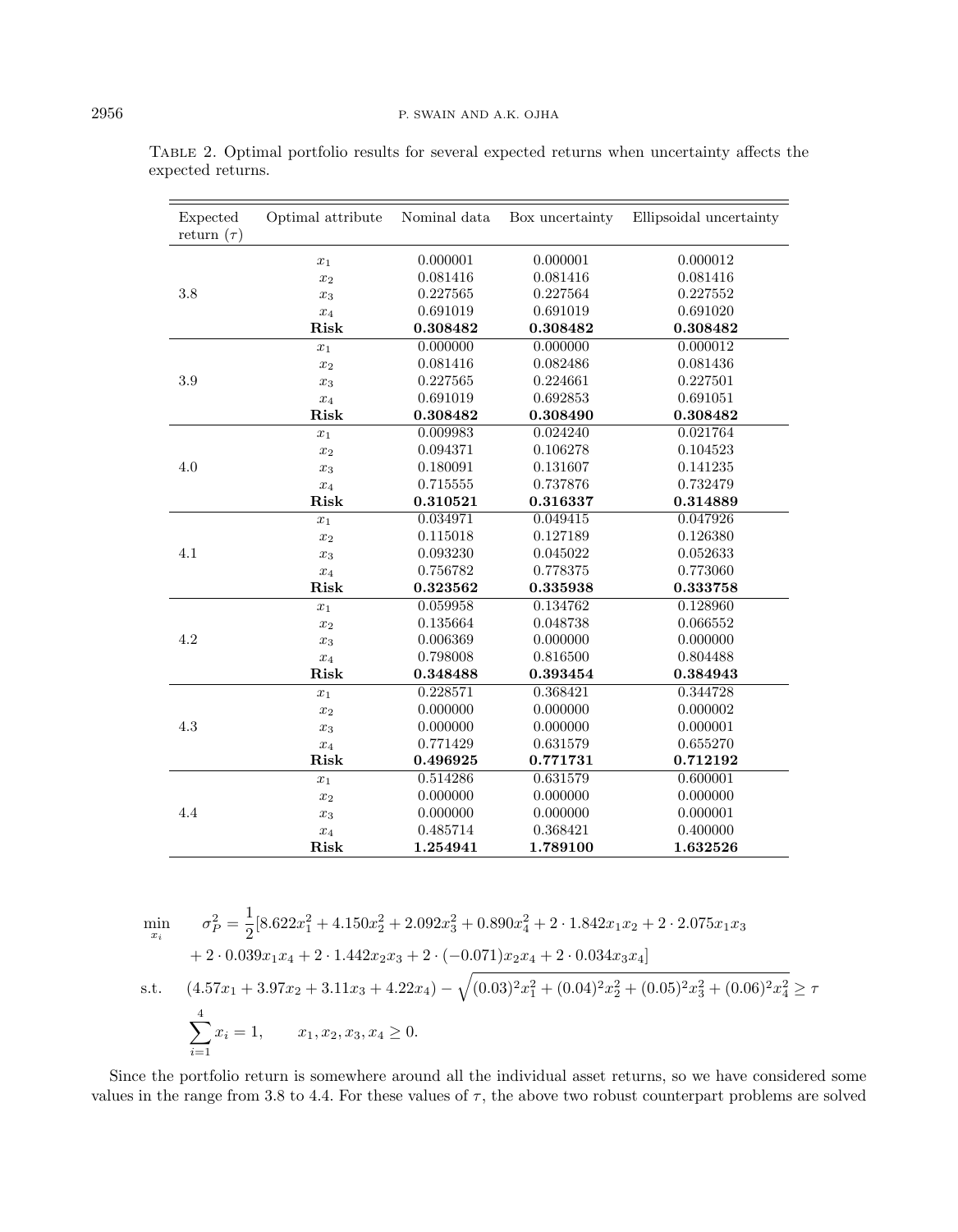

<span id="page-16-0"></span>Figure 3. Comparison of efficient frontiers for nominal problem and robust problems when uncertainty affects expected returns.

and the results are given in Table [2.](#page-15-0) From the results, we plot the risk values for different levels of expected returns. This curve is called as the efficient frontier and we plot the efficient frontiers for nominal model as well as box and ellipsoidal uncertainty models, which is shown in Figure [3.](#page-16-0)

In Figure [3,](#page-16-0) we can observe that the efficient frontier for the nominal model is at the bottom. This is because in nominal model we ignore uncertainty, so to achieve a certain level of return, less risk is required as compared to the risk required in any uncertain model. Now on comparing efficient frontiers of the two uncertain models, we can observe that the efficient frontier of ellipsoidal model lies below that of box model. That means the investor can achieve a given expected return by taking less risk if the uncertain set is an ellipsoidal one. This confirms that ellipsoidal uncertainty model is less conservative than the box uncertainty model.

#### 4.2.2. When uncertainty occurs in covariance terms

Let the perturbation matrix corresponding to the covariance matrix is given by,

<span id="page-16-1"></span>
$$
\pmb{\delta_E} = \begin{bmatrix} 0.06\% & 0.00\% & 0.00\% & 0.00\% \\ 0.00\% & 0.05\% & 0.00\% & 0.00\% \\ 0.00\% & 0.00\% & 0.04\% & 0.00\% \\ 0.00\% & 0.00\% & 0.00\% & 0.03\% \end{bmatrix}.
$$

Then the robust counterpart of our problem is given by,

$$
\min_{x_i} \left\{ \max_{\Sigma \in \mathcal{U}_{\sigma}} \left\{ \frac{1}{2} \sum_{i=1}^4 \sum_{j=1}^4 \sigma_{ij} x_i x_j \right\} \right\}
$$
\n
$$
\text{s.t.} \quad 4.57x_1 + 3.97x_2 + 3.11x_3 + 4.22x_4 \ge \tau, \quad \sum_{i=1}^4 x_i = 1, \quad x_1, x_2, x_3, x_4 \ge 0. \tag{4.4}
$$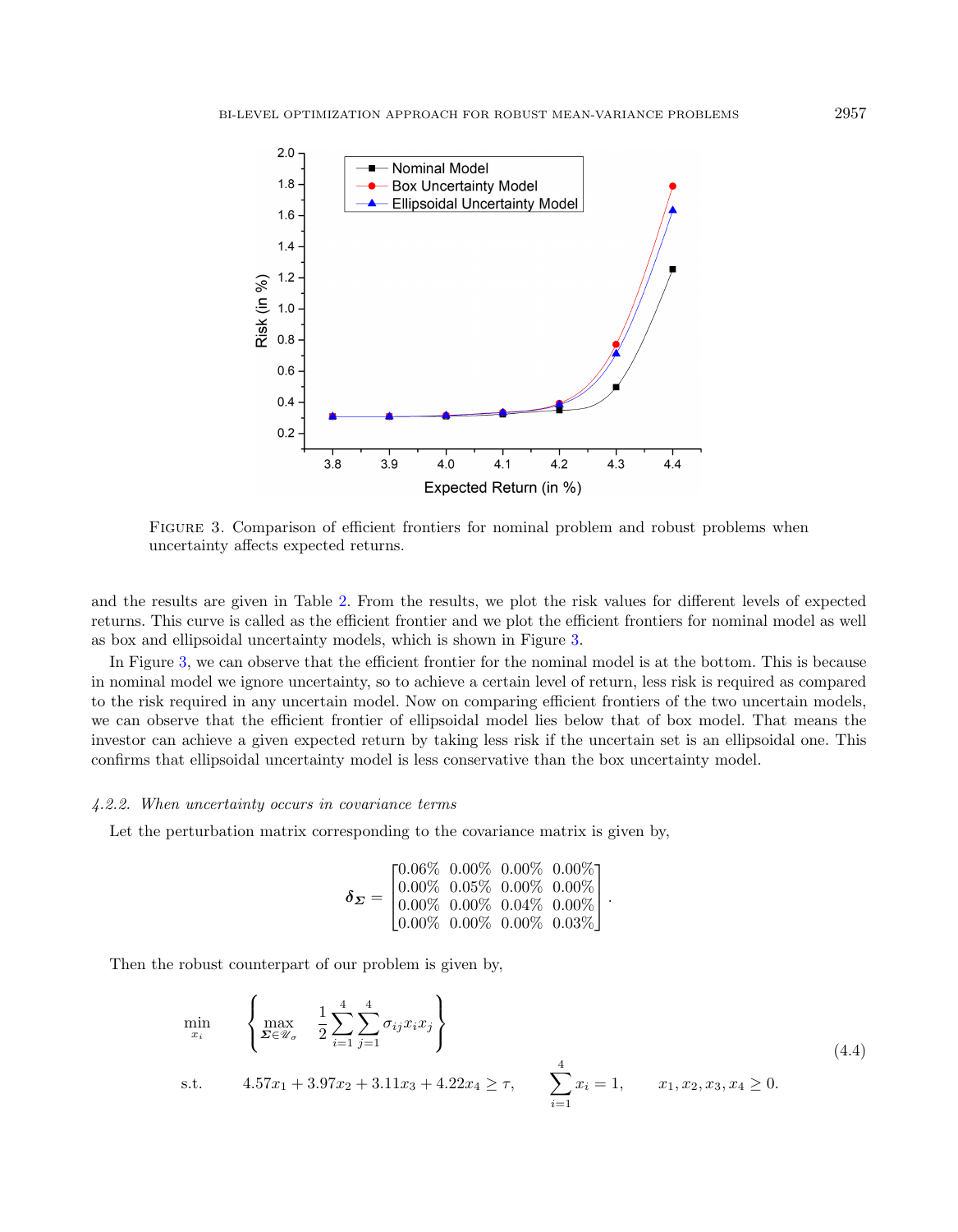(i) Box uncertainty: The robust counterpart problem [\(4.4\)](#page-16-1) for box uncertainty can be given in bilevel form as:

*Upper Level:* 
$$
\min_{x_i} \left\{ \frac{1}{2} \sum_{i=1}^{4} \sum_{j=1}^{4} \sigma_{ij} x_i x_j : 4.57x_1 + 3.97x_2 + 3.11x_3 + 4.22x_4 \ge \tau, \sum_{i=1}^{4} x_i = 1, x_1, x_2, x_3, x_4 \ge 0 \right\}
$$
  
s.t. 
$$
Lower Level: \quad \sigma_{ij} \in \operatorname{argmax}_{\sigma_{ij}} \left\{ \sum_{i=1}^{4} \sum_{j=1}^{4} \sigma_{ij} x_i x_j : |\sigma_{11} - 8.622| \le 0.06, |\sigma_{22} - 4.150| \le 0.05, |\sigma_{33} - 2.092| \le 0.04, |\sigma_{44} - 0.890| \le 0.03 \right\}.
$$
(4.5)

<span id="page-17-0"></span>Table 3. Optimal portfolio results for several expected returns when uncertainty affects the covariance of returns.

| Expected<br>return $(\tau)$ | Optimal attribute  | Nominal data | Box uncertainty | Ellipsoidal uncertainty |
|-----------------------------|--------------------|--------------|-----------------|-------------------------|
| 3.8                         | $x_1$              | 0.000001     | 0.000000        | 0.000013                |
|                             | $x_2$              | 0.081416     | 0.083609        | 0.082905                |
|                             | $x_3$              | 0.227565     | 0.229699        | 0.232814                |
|                             | $x_4$              | 0.691019     | 0.686692        | 0.684268                |
|                             | Risk               | 0.308482     | 0.316815        | 0.315655                |
| 3.9                         | $x_1$              | 0.000000     | 0.000000        | 0.000013                |
|                             | $x_2$              | 0.081416     | 0.083609        | 0.082906                |
|                             | $\boldsymbol{x}_3$ | 0.227565     | 0.229699        | 0.232811                |
|                             | $x_4$              | 0.691019     | 0.686692        | 0.684270                |
|                             | Risk               | 0.308482     | 0.316815        | 0.315655                |
| 4.0                         | $x_1$              | 0.009983     | 0.011681        | 0.011757                |
|                             | $x_2$              | 0.094371     | 0.096444        | 0.097128                |
|                             | $x_3$              | 0.180091     | 0.180160        | 0.180025                |
|                             | $x_4$              | 0.715555     | 0.711715        | 0.711090                |
|                             | Risk               | 0.310521     | 0.319040        | 0.318185                |
| 4.1                         | $x_1$              | 0.034971     | 0.036844        | 0.036880                |
|                             | $x_2$              | 0.115018     | 0.116785        | 0.117874                |
|                             | $x_3$              | 0.093230     | 0.093423        | 0.093187                |
|                             | $x_4$              | 0.756782     | 0.752948        | 0.752059                |
|                             | Risk               | 0.323562     | 0.332658        | 0.332108                |
| 4.2                         | $\boldsymbol{x}_1$ | 0.059958     | 0.062007        | 0.061980                |
|                             | $x_2$              | 0.135664     | 0.137126        | 0.138640                |
|                             | $x_3$              | 0.006369     | 0.006686        | 0.006335                |
|                             | $x_4$              | 0.798008     | 0.794181        | 0.793045                |
|                             | Risk               | 0.348488     | 0.358572        | 0.357994                |
| 4.3                         | $x_1$              | 0.228571     | 0.228571        | 0.228573                |
|                             | $x_2$              | 0.000000     | 0.000000        | 0.000000                |
|                             | $\boldsymbol{x}_3$ | 0.000000     | 0.000000        | 0.000000                |
|                             | $x_4$              | 0.771429     | 0.771429        | 0.771426                |
|                             | Risk               | 0.496925     | 0.507419        | 0.505989                |
| 4.4                         | $x_1$              | 0.514286     | 0.514286        | 0.514287                |
|                             | $\boldsymbol{x}_2$ | 0.000000     | 0.000000        | 0.000000                |
|                             | $\boldsymbol{x}_3$ | 0.000000     | 0.000000        | 0.000000                |
|                             | $x_4$              | 0.485714     | 0.485714        | 0.485712                |
|                             | Risk               | 1.254941     | 1.266415        | 1.263635                |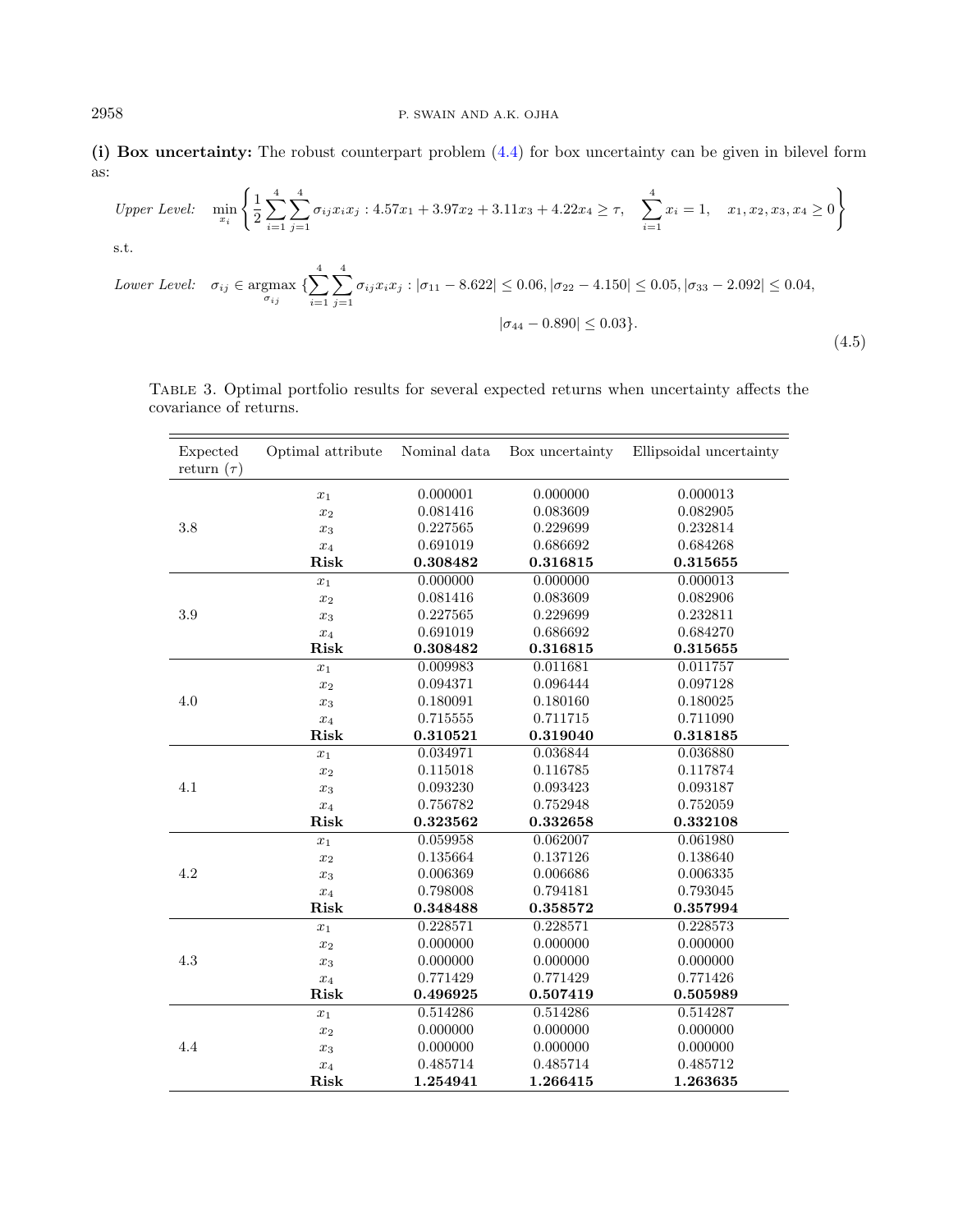

<span id="page-18-0"></span>Figure 4. Comparison of efficient frontiers for nominal problem and robust problems when uncertainty affects covariance of returns.

On reducing the above bilevel problem into a single level problem we get the robust counterpart problem as:

$$
\min_{x_i} \quad \frac{1}{2} [8.682x_1^2 + 4.200x_2^2 + 2.132x_3^2 + 0.920x_4^2 + 2 \cdot 1.842x_1x_2 + 2 \cdot 2.075x_1x_3 \n+ 2 \cdot 0.039x_1x_4 + 2 \cdot 1.442x_2x_3 + 2 \cdot (-0.071)x_2x_4 + 2 \cdot 0.034x_3x_4]
$$
\ns.t.  $4.57x_1 + 3.97x_2 + 3.11x_3 + 4.22x_4 \ge \tau$ , 
$$
\sum_{i=1}^4 x_i = 1, \quad x_1, x_2, x_3, x_4 \ge 0.
$$

(ii) Ellipsoidal uncertainty: The robust counterpart problem [\(4.4\)](#page-16-1) for ellipsoidal uncertainty can be given in bilevel form as:

Upper Level: 
$$
\min_{x_i} \left\{ \frac{1}{2} \sum_{i=1}^4 \sum_{j=1}^4 \sigma_{ij} x_i x_j : \sum_{i=1}^4 \mu_i x_i \ge \tau, \quad \sum_{i=1}^4 x_i = 1, \quad x_1, x_2, x_3, x_4 \ge 0 \right\}
$$

s.t.

Lower Level: 
$$
\sigma_{ij} \in \underset{\sigma_{ij}}{\text{argmax}} \left\{ \sum_{i=1}^{4} \sum_{j=1}^{4} \sigma_{ij} x_i x_j : \frac{(\sigma_{11} - 8.622)^2}{(0.06)^2} + \frac{(\sigma_{22} - 4.150)^2}{(0.05)^2} + \frac{(\sigma_{33} - 2.092)^2}{(0.04)^2} + \frac{(\sigma_{44} - 0.890)^2}{(0.03)^2} \le 1 \right\}.
$$
 (4.6)

On reducing the above bilevel problem into a single level problem we get the robust counterpart problem as:

$$
\min_{x_i} \quad \frac{1}{2} [8.622x_1^2 + 4.150x_2^2 + 2.092x_3^2 + 0.890x_4^2 + 2 \cdot 1.842x_1x_2 + 2 \cdot 2.075x_1x_3 + 2 \cdot 0.039x_1x_4 + 2 \cdot 1.442x_2x_3 + 2 \cdot (-0.071)x_2x_4 + 2 \cdot 0.034x_3x_4 + \sqrt{(0.06x_1^2)^2 + (0.05x_2^2)^2 + (0.04x_3^2)^2 + (0.03x_4^2)^2}]
$$
\ns.t. 
$$
4.57x_1 + 3.97x_2 + 3.11x_3 + 4.22x_4 \ge \tau, \qquad \sum_{i=1}^4 x_i = 1, \qquad x_1, x_2, x_3, x_4 \ge 0.
$$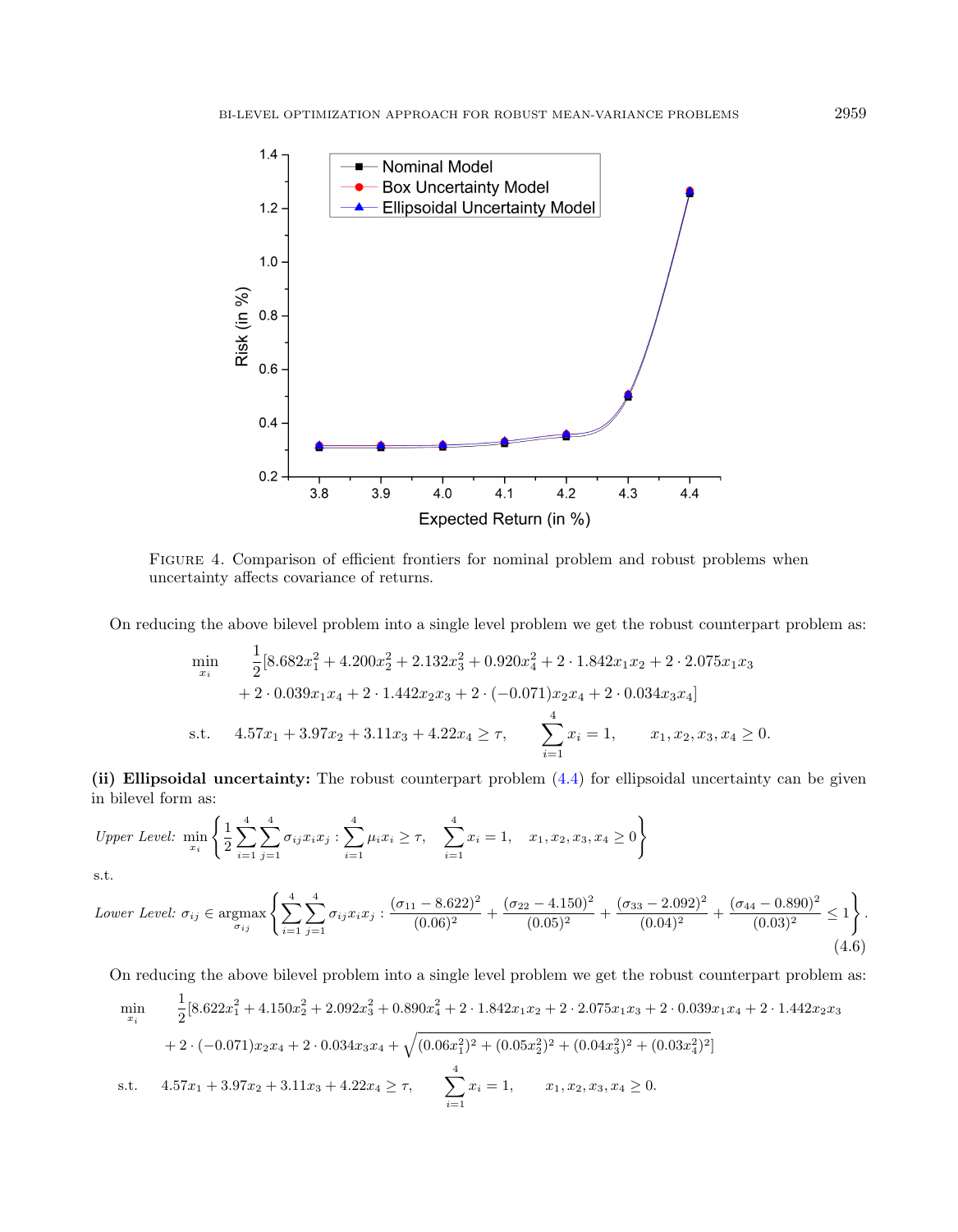#### 2960 P. SWAIN AND A.K. OJHA

The solutions of the above problems for different values of  $\tau$  are given in Table [3](#page-17-0) and the efficient frontiers are shown in Figure [4.](#page-18-0)

From the results of Table [3](#page-17-0) it can be observed that the optimal results of the box and ellpsoidal uncertainty models are almost equal to the nominal model. This can also be seen from Figure [4,](#page-18-0) where efficient frontiers of the uncertain models overlap the nominal model. That means the optimal solution does not get affected very much for the uncertain covariance terms as compared to the uncertain asset returns.

# 5. Conclusion

<span id="page-19-18"></span>In this paper, we have proposed a methodology for finding the robust solutions of uncertain portfolio optimization problems. Here we have transformed the uncertain problems into bi-level optimization models and applied the single level reduction approach for deriving their robust counterparts. From the two types of uncertainty sets we have studied, the robust ellipsoidal model is less conservative as compared to the robust box model. In addition, for the uncertain portfolio optimization problems it is better to maintain a tradeoff between optimality and robustness in the solution, so the robust ellipsoidal model can be more useful.

<span id="page-19-16"></span><span id="page-19-9"></span><span id="page-19-6"></span><span id="page-19-4"></span>Furthermore, the proposed methodology can be applied for any uncertain minimization problem whose worst case realization of uncertain parameters is a convex problem. There is a scope of further research in the methodology for uncertain multiobjective optimization problems. In future research, we will study the robust counterparts of uncertain portfolio problems under several other uncertainties.

<span id="page-19-13"></span><span id="page-19-8"></span><span id="page-19-7"></span><span id="page-19-5"></span>Acknowledgements. The authors would like to thank the editor and the anonymous reviewers for their useful comments and suggestions to improve quality of the paper.

#### **REFERENCES**

- <span id="page-19-11"></span><span id="page-19-3"></span><span id="page-19-2"></span>[1] M. Asadujjaman and K. Zaman, Robustness-based portfolio optimization under epistemic uncertainty. J. Ind. Eng. Int. 15 (2019) 207–219.
- <span id="page-19-14"></span>[2] A. Ben-Tal and A. Nemirovski, Robust solutions of uncertain linear programs. Oper. Res. Lett. 25 (1999) 1–13.
- <span id="page-19-10"></span>[3] A. Ben-Tal and A. Nemirovski, Robust solutions of linear programming problems contaminated with uncertain data. Math. Program. 88 (2000) 411–424.
- <span id="page-19-15"></span>[4] A. Ben-Tal, L. El Ghaoui, and A. Nemirovski, Robust optimization (Vol. 28). Princeton University Press (2009).
- [5] D. Bertsimas, D.B. Brown, and C. Caramanis, Theory and applications of robust optimization. SIAM Rev 53 (2011) 464–501.
- <span id="page-19-19"></span><span id="page-19-12"></span>[6] Z. Dai and F. Wen, Robust CVaR-based portfolio optimization under a genal affine data perturbation uncertainty set. J. Comput. Anal. Appl. 16 (2014) 93-103.
- <span id="page-19-0"></span>[7] L. El Ghaoui and H. Lebret, Robust solutions to least-squares problems with uncertain data. SIAM J. Matrix Anal. Appl. 18 (1997) 1035–1064.
- <span id="page-19-1"></span>[8] L. El Ghaoui, F. Oustry, and H. Lebret, Robust solutions to uncertain semidefinite programs. SIAM J. Optim. 9 (1998) 33–52.
- <span id="page-19-17"></span>[9] J. Estrada, Systematic risk in emerging markets: the D-CAPM. Emerg. Mark. Rev. 3 (2002) 365-379.
- [10] J. Estrada, Mean-semivariance behavior: downside risk and capital asset pricing. Int. Rev. Econ. Finance 16 (2007) 169–185.
- [11] F.J. Fabozzi, D. Huang, and G. Zhou, Robust portfolios: contributions from operations research and finance. Ann. Oper. Res. 176 (2010) 191–220.
- [12] J. Fliege and R. Werner, Robust multiobjective optimization & applications in portfolio optimization. Eur. J. Oper. Res. 234 (2014) 422–433.
- [13] D. Goldfarb and G. Iyengar, Robust portfolio selection problems. Math. Oper. Res. 28 (2003) 1–38.
- [14] J.H. Kim, W.C. Kim, D.G. Kwon, and F.J. Fabozzi, Robust equity portfolio performance. Ann. Oper. Res. 266 (2018) 293–312  $(2018)$
- [15] Z. Lu, Robust portfolio selection based on a joint ellipsoidal uncertainty set. Optim. Methods & Softw. 26 (2011) 89–104.
- [16] Z. Lu, K. Deb, and A. Sinha, Uncertainty handling in bilevel optimization for robust and reliable solutions. Int. J. Uncertain. Fuzziness Knowlege-Based Syst. 26 (2018) 1–24.
- [17] H. Markowitz, Portfolio selection. J. Finance 7 (1952) 77–91.
- [18] H. Markowitz, Portfolio selection: efficient diversification of investments. Basil Blackwell, New York (1959).
- [19] S. Nayak and A. Ojha, An approach of fuzzy and TOPSIS to bi-level multi-objective nonlinear fractional programming problem. Soft Comput. 23 (2019) 5605–5618.